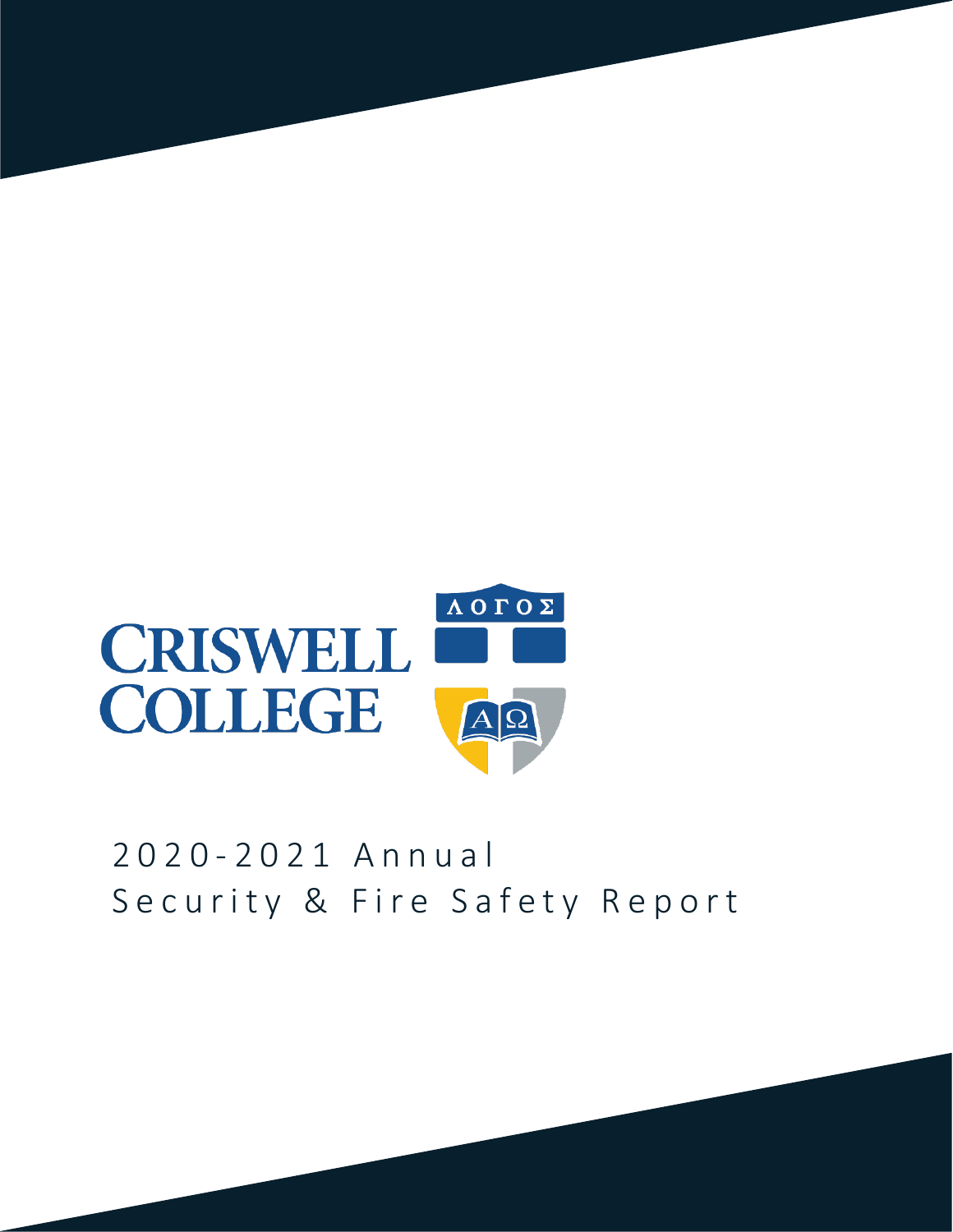#### **MESSAGE FROM THE CHIEF OF POLICE**

At Criswell College we value the safety and security of every person who comes onto our campus. Though the Criswell College Police Department works diligently to maintain a safe campus, it is an effort that requires the additional participation of the Criswell College community. Therefore, we believe the best approach to maintaining a safe and secure campus is a well-trained law enforcement presence coupled with an informed and involved campus community. We hope the information in this report assists both current and prospective members of the Criswell College community in making informed decisions about their own personal safety as well as that of the campus. I personally count it both a blessing and an honor to serve such an outstanding institution of higher education in this capacity.

*Brad D. Corder, Chief of Police, Criswell College Police Department.*

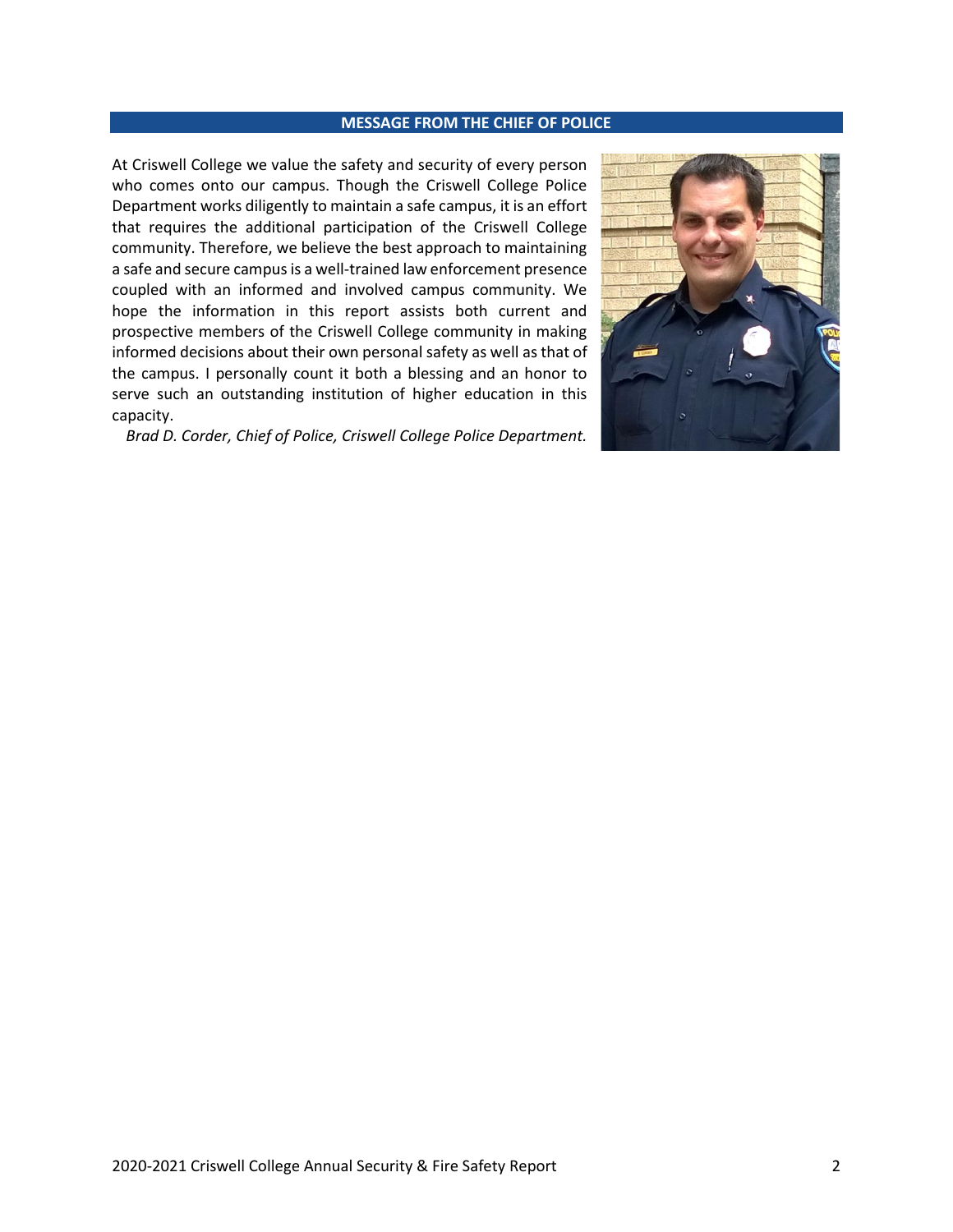# **TABLE OF CONTENTS**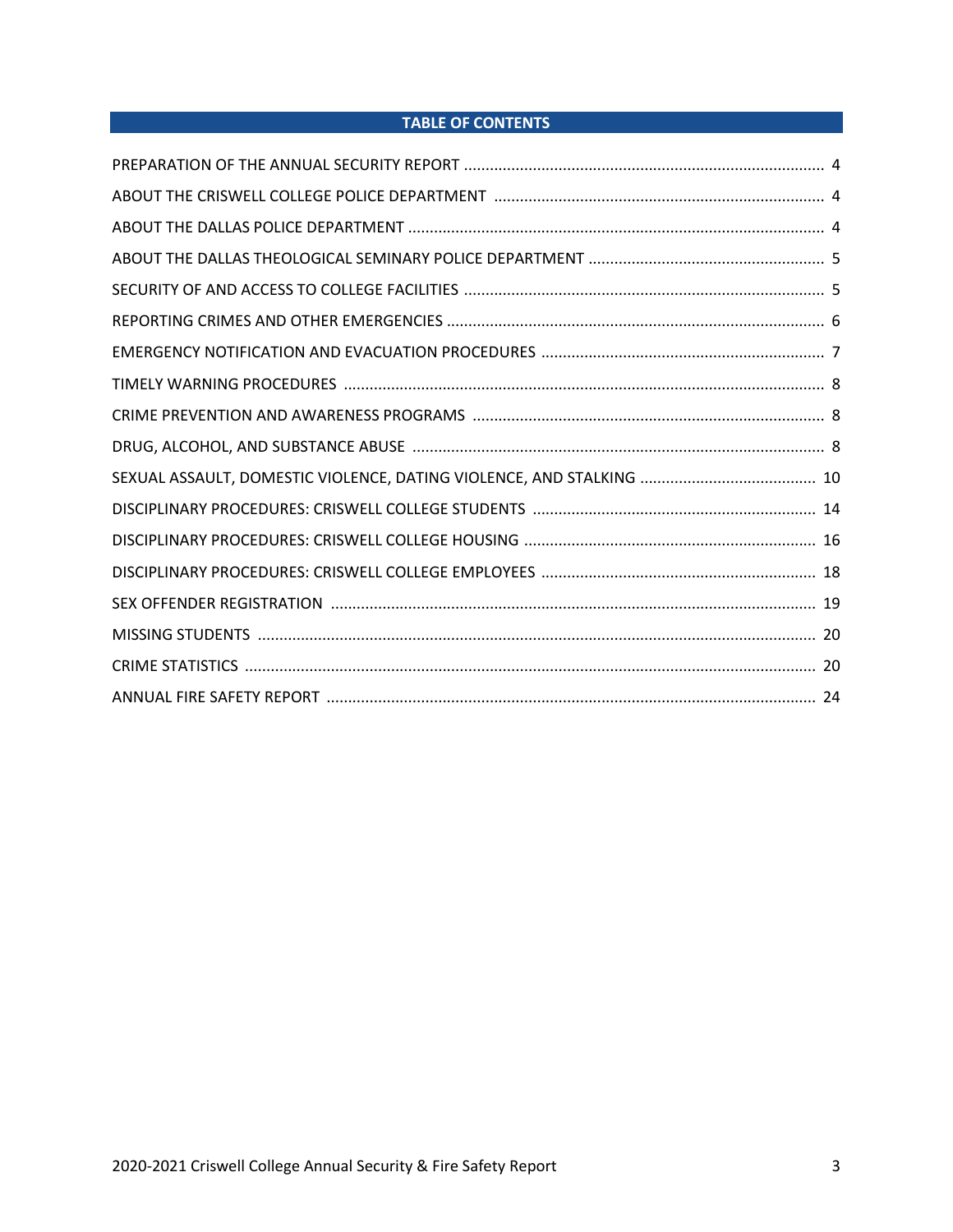#### **PREPARATION OF THE ANNUAL SECURITY REPORT**

The *Jeanne Clery Disclosure of Campus Security Policy and Campus Crime Statistics Act* (or the Clery Act) requires that each institution of higher education in the United States participating in federal student aid programs produce and distribute a report each year containing campus security information and crime statistics. The Criswell College Police Department prepares the Annual Security & Fire Safety Report in collaboration with several Criswell College departments, which includes Academic Affairs, Student Services, Housing, Enrollment, and Institutional Effectiveness and Research, as well as local law enforcement agencies. The purpose of the Annual Security Report is to assist current and prospective students in making informed decisions about their personal safety.

In keeping with the requirements of the Clery Act, crime statistics for the most recent three-year period are obtained from Criswell College Police, applicable College departments, local police departments, and by written request from all Campus Security Authorities (as defined by federal law). These statistics are then compiled and reported to the campus community (via this report) and to the Department of Education. Once the Annual Security & Fire Safety Report is finalized, the College notifies the campus community of its availability by October 1<sup>st</sup> of each year. This includes all current students and employees of the College. Any person, including prospective students and visitors, may view a paper copy of this report by contacting the Criswell College Police Department at 4010 Gaston Avenue, Dallas, Texas, 75246 or 214-818-1333. A digital copy may be viewed and printed by visiting [https://www.criswell.edu/life-at-criswell/housing-and-location/campus-safety/.](https://www.criswell.edu/life-at-criswell/housing-and-location/campus-safety/)

#### **ABOUT THE CRISWELL COLLEGE POLICE DEPARTMENT**

Established in 2011, the Criswell College Police Department exists to promote the mission of Criswell College by maintaining a safe and secure campus for its students and employees. The mission of the Criswell College Police, therefore, is "to maintain a safe environment for students, staff members, and visitors on and around campus, by enforcing state and local laws as well as campus regulations." All police officers employed by Criswell College hold active commissions and licenses through the Texas Commission on Law Enforcement and are authorized by state law (Texas Education Code 51.212) to arrest those committing offenses in their presence or view. The Criswell College Police Department investigates any unlawful or suspicious activities that occur on campus and is responsible for the enforcement of all campus parking regulations. The College also employs police officers from local agencies (such as the Dallas PD and Dallas Theological Seminary PD) to provide additional on-site security as the need arises. The Campus Police offices are located near the front receptionist desk.

# **ABOUT THE DALLAS POLICE DEPARTMENT**

#### According to the Dallas Police Department's mission statement:

"*The Police Department, in serving the people of Dallas, strives to reduce crime and provide a safe city by:*

- *Recognizing that its goal is to help people and provide assistance at every opportunity;*
- *Providing preventive, investigative, and enforcement services;*
- *Increasing citizen satisfaction with public safety and obtaining community cooperation through the Department's training, skills, and efforts; and*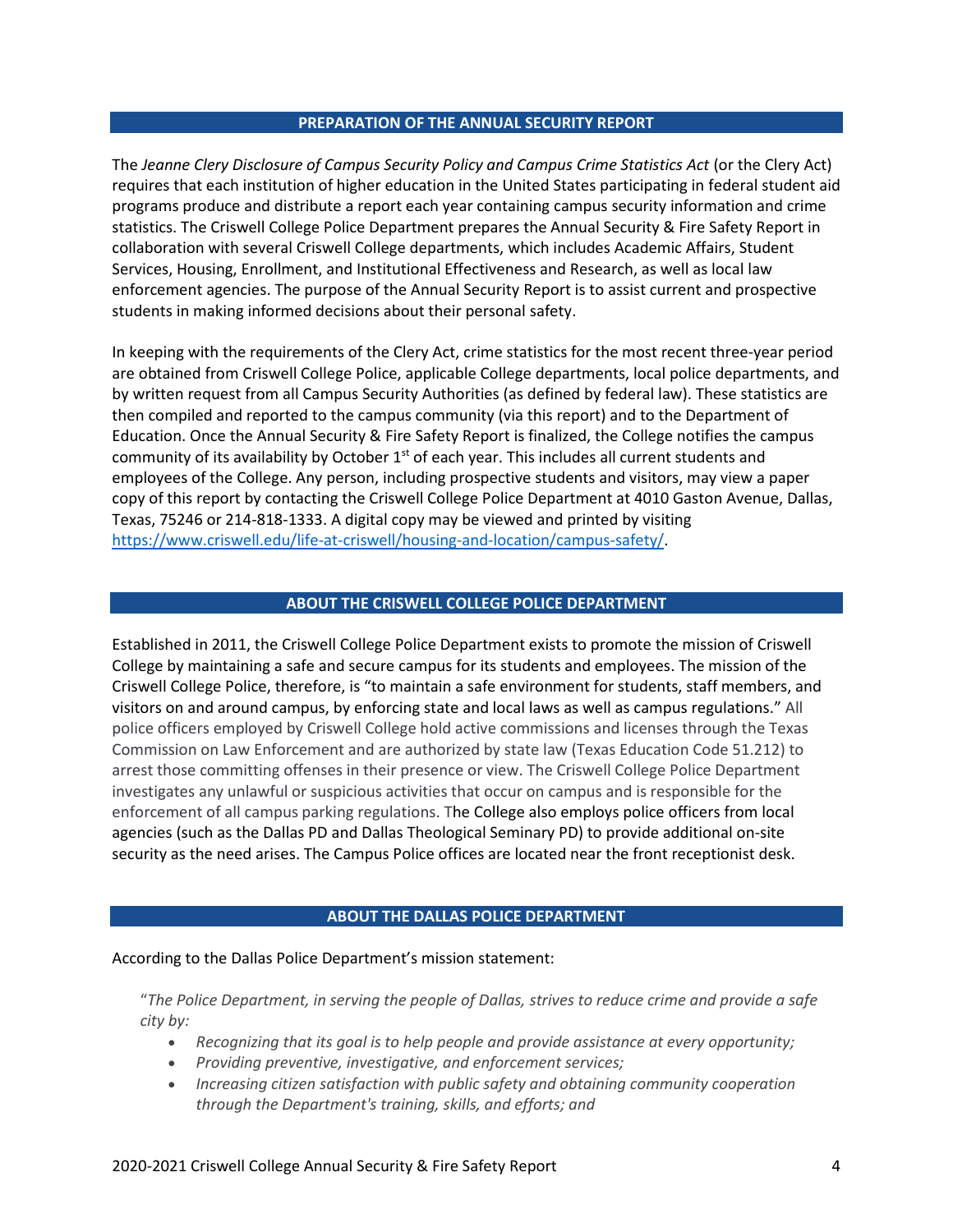• *Realizing that the Police Department alone cannot control crime, but must act in concert with the community and the rest of the Criminal Justice System.*

*In achieving this mission, the men and women of the Dallas Police Department will conduct themselves in an ethical manner. They will:*

- *Respect and protect the rights of citizens as determined by the law;*
- *Treat citizens and their fellow employees courteously and with the same amount of dignity with which they expect to be treated themselves;*
- *Be examples of honesty and integrity in their professional and personal lives, thereby earning the public trust;*
- *Perform their duties with the knowledge that protection of the lives and property of all citizens is their primary duty; and*
- *Comply with the spirit and letter of the Code of Conduct.*"

- quoted fro[m www.dallaspolice.net](http://www.dallaspolice.net/) (August 2021)

Criswell College is located within the boundaries of the Dallas Police Department's Central Division, which has its headquarters at 334 S. Hall Street, Dallas, Texas 75226 and can be contacted at 214-670-4413. More information about the Central Division can be found at [www.dallaspolice.net/division/central.](http://www.dallaspolice.net/division/central) 

# **ABOUT THE DALLAS THEOLOGICAL SEMINARY POLICE DEPARTMENT**

According to the Dallas Theological Seminary (DTS) Police Department's mission statement:

"*Dallas Theological Seminary Police seeks to create an environment on the Dallas campus in which people are safe from physical harm and property is secure, in a manner that is consistent with state and federal laws and seminary regulations*…"

-quoted fro[m https://www.dts.edu/departments/campus-police](https://www.dts.edu/departments/campus-police) (August 2020)

Criswell College is located next to Dallas Theological Seminary's Dallas campus. The DTS Police Department is located at 3909 Swiss Avenue, Dallas, Texas 75204 and can be contacted at 214-887- 5590. Criswell College currently partners with Dallas Theological Seminary to provide housing opportunities for Criswell students on Dallas Theological Seminary's Dallas Campus. More information about the DTS Police Department can be found at [www.dts.edu.](http://www.dts.edu/)

# **SECURITY OF AND ACCESS TO CRISWELL COLLEGE FACILITIES**

Criswell College is committed to providing a safe and secure campus for its students, visitors, and employees. The Criswell College facilities are unlocked each weekday morning at 8:00am and promptly secured at 4:30pm, the end of the business day. On days when classes are in session, students may use their ID cards to access the building from 7am to 10pm. Access to the campus facilities are restricted outside of normal business hours and during weekends and school holidays, with the exception of special events.

All Criswell College students are issued ID cards during their initial registration process at no charge, which serve as the students' official identifications while on campus. ID cards are to be carried by all current Criswell students and employees at all times while they are on campus and must be presented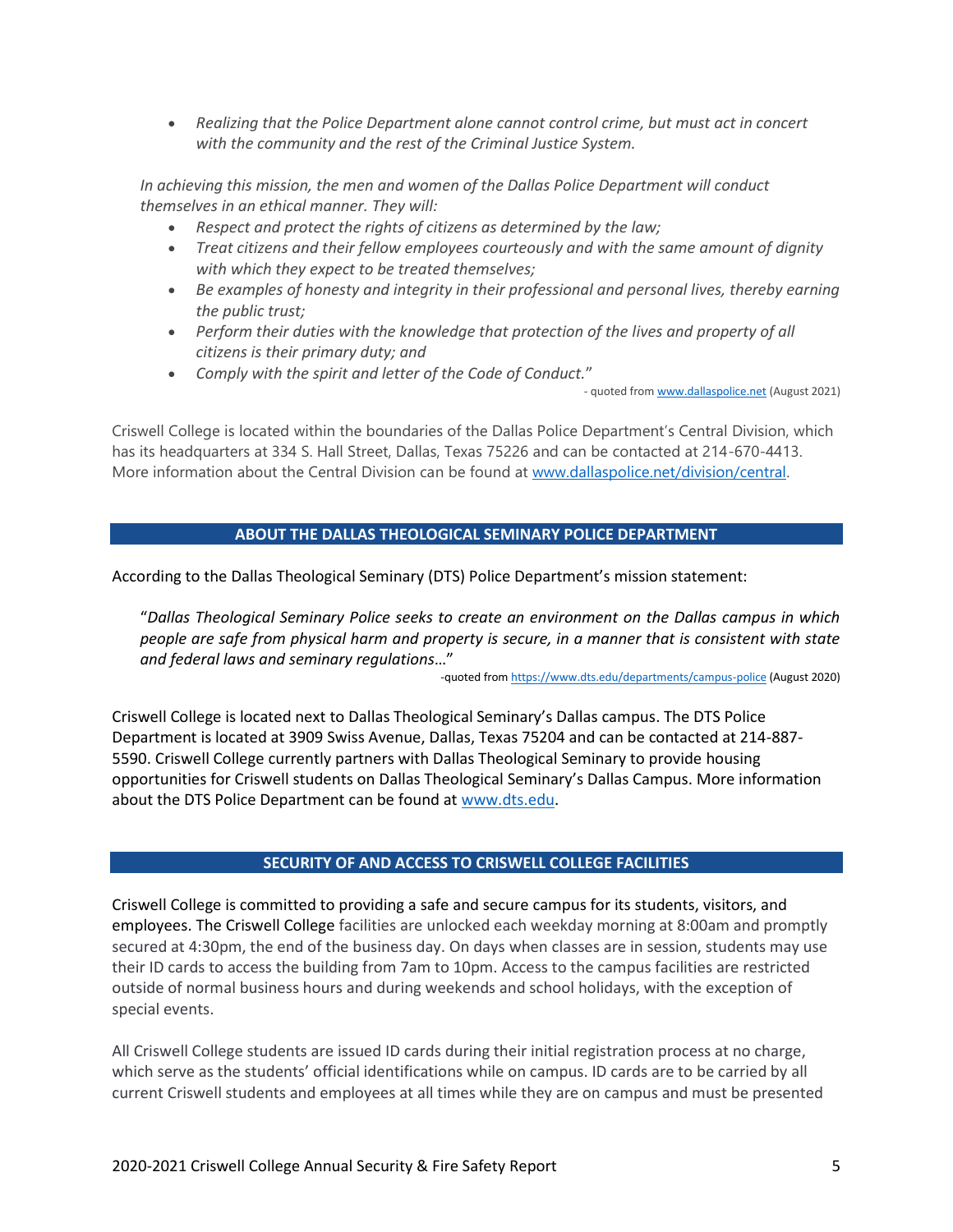upon request by Criswell College Police or campus officials. Visitors to the campus are welcome, but are expected to adhere to all campus regulations and policies (viewable a[t www.criswell.edu/college](http://www.criswell.edu/college-policies)[policies\)](http://www.criswell.edu/college-policies). Criswell College reserves the right to restrict the access of any person who does not adhere to its policies and procedures.

The Facilities Department assists in maintaining the security of the campus by repairing defective lights, locks, doors, gates, windows, and other physical security problems in a timely manner. Concerns regarding potential or actual safety hazards around the campus may be reported to the Criswell College Police Department (214-818-1333) or Facilities Department (214-818-1380). The Criswell College Police conduct routine patrols of the campus facilities and parking lot to monitor safety and security concerns. Security cameras are positioned at various locations throughout the Criswell College campus, including at entrances and toward the parking lot. The campus is also equipped with an electronic security alarm system monitored by Knight Security for the purposes of intrusion detection.

#### **REPORTING CRIMES AND OTHER EMERGENCIES**

Criswell College students and employees should promptly report all emergencies, criminal activity, and suspicious persons and property observed on and around the campus to the Criswell College Police. The police department offices are located near Ruth Chapel at the end of the first floor's main hallway and can be reached at **214-818-1333** (or by dialing **1333** from any campus phone). The Criswell College Police can also be reached by notifying the front receptionist. There is a red emergency phone located along the second-floor classroom wall (the south wall) that will call the Criswell College Police directly. If you are unable to reach the Criswell College Police, immediately contact the Dallas Police (**9-1-1**). In the event of a medical emergency or fire that occurs on the Criswell College campus, immediately contact the Criswell College Police (**214-818-1333**) and Dallas Fire Rescue (**9-1-1**).

Criswell College students and employees are to call **9-1-1** should an emergency arise during an event officially organized by Criswell College at an off-campus location where Criswell College Police are not present. Criswell College does not have any officially recognized student organizations with non-campus locations. However, Criswell students residing at DTS student housing should promptly contact DTS Police (**214-887-5590**) to report all emergencies, criminal activity, and suspicious persons and property observed on and around the DTS campus. Students residing at the other Criswell Housing locations should promptly contact the Dallas Police (**9-1-1**). In the event of a medical emergency or fire that occurs in any Criswell Housing, immediately contact Dallas Fire Rescue (**9-1-1**).

In order for the Criswell College Police to access criminal incident information for timely warnings and include crimes in the annual disclosure of crime statistics, the Criswell College Police Department does not allow for voluntary, confidential reporting of alleged criminal incidents. All employees, students, and guest are encouraged to promptly report all crimes, including off-campus incidents, to the Criswell College Police or the appropriate law enforcement agency. The Criswell College Police will assist community members in reporting all off-campus incidents to the appropriate law enforcement agencies. Criswell College Police can be contacted with non-emergency information, questions, or suggestions either by phone (**214-818-1333**) or email [\(campus\\_police@criswell.edu\)](mailto:campus_police@criswell.edu).

Criswell College students and employees may seek confidential counseling and report incidents to pastoral or professional counselors on a confidential basis. According to the Clery Act, pastoral and professional counselors who are appropriately credentialed, employed by Criswell College, and serve in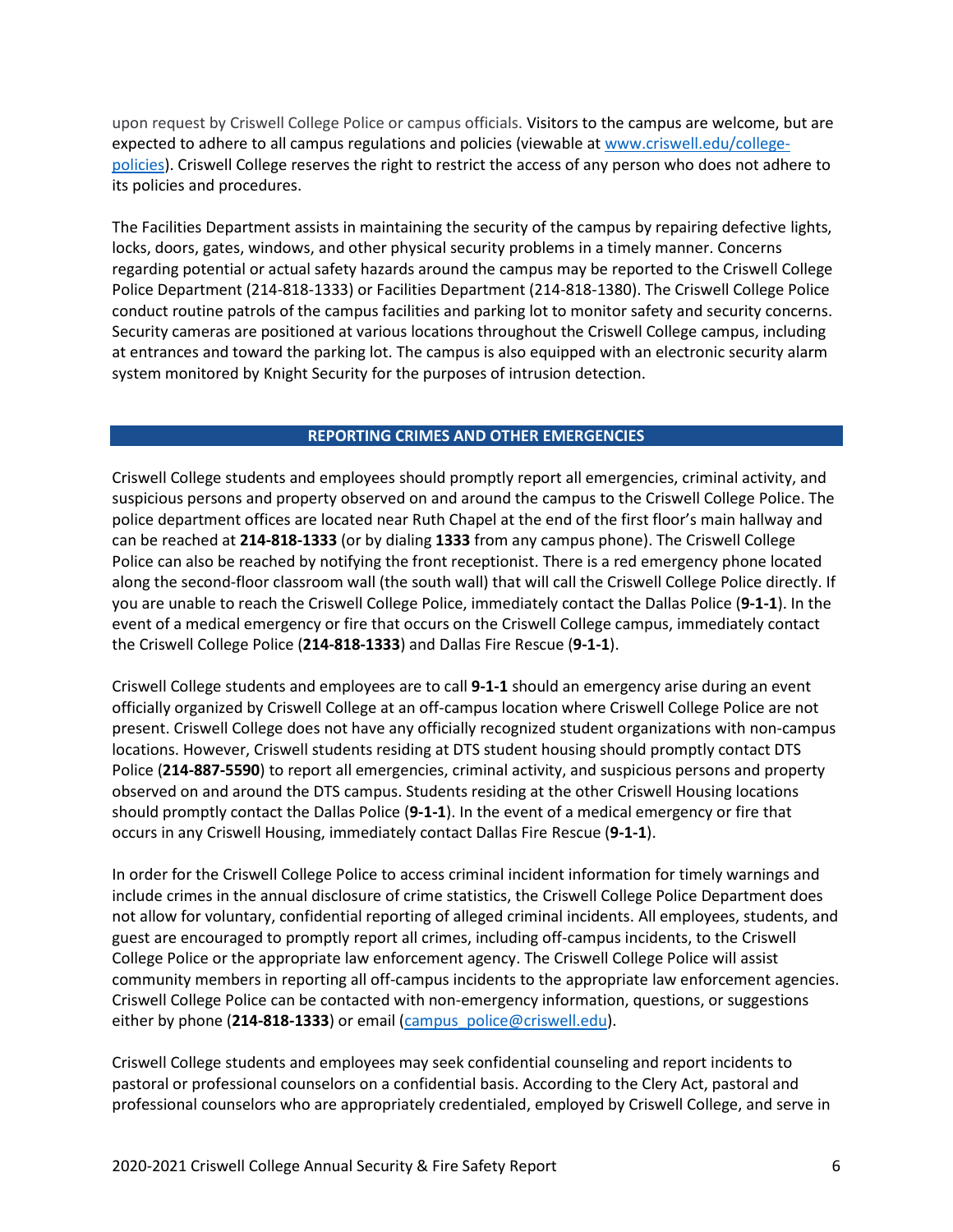a counseling role are not considered Campus Security Authorities when they are acting in such a counseling role. Criswell College encourages pastoral and professional counselors to notify the students and employees they counsel (verbally and/or in writing) of the fore mentioned crime-reporting options available to them.

# **EMERGENCY NOTIFICATION AND EVACUATION PROCEDURES**

The Criswell College Police Department is the primary responder for all emergencies that occur on the Criswell College campus. Immediately contact the Criswell College Police (**214-818-1333** or by dialing **1333** from any campus phone) if there is an emergency. The Criswell College Facilities Department shall serve as the secondary responder for any emergencies that occur on campus. The Criswell College Police (along with Facilities personnel) will confirm if a reported emergency or dangerous situation exists, contact and coordinate any additional emergency providers, and establish incident command as needed. If you are unable to reach the Criswell College Police, contact the Dallas Police (**9-1-1**). Criswell College students and employees shall be notified (with the assistance of other departments) via emails, phone calls, texts, social media, and/or postings on the Criswell College website if an emergency occurs on campus. Any person may voluntarily sign up to receive Criswell College emergency notifications via phone or text a[t Nixle.com.](http://www.nixle.com/)

# **EMERGENCY NOTIFICATION PROCEDURE**

- 1. If an emergency or potentially dangerous situation is observed on or around the campus, immediately contact the emergency responder identified above once you are out of harm's way.
- 2. The emergency responder shall determine if others need to be notified about the situation. If the situation warrants the notification of others, the emergency responder will determine the appropriate segment of the campus community to receive notification as well as the content of the notification and initiate the notification to the targeted audience.
- 3. The emergency responder shall also contact the appropriate College administrators with regards to the situation.

Unless the issuance of a notification will (in the professional opinion of the emergency responder) compromise efforts to assist a victim and/or respond to, contain, or mitigate the emergency, the emergency responder shall initiate the notification procedure without delay and taking into consideration the safety of the community once the decision to do so is made. This procedure shall be tested annually.

If the Criswell College facilities are evacuated (due to a state of emergency), only Criswell College Police (or a Facilities Department employee in the absence of the emergency responder) is authorized to issue an all-clear that allows students and employees back into the campus facilities.

The *Emergency Response and Evacuation Plan* for Criswell College shall be tested annually, and a record shall be kept of each test, documenting the date and time and whether it was announced prior to testing or unannounced. The *Emergency Response and Evacuation Plan* shall be publicized on the Criswell College website ([https://www.criswell.edu/life-at-criswell/housing-and-location/campus-](https://www.criswell.edu/life-at-criswell/housing-and-location/campus-safety/policies)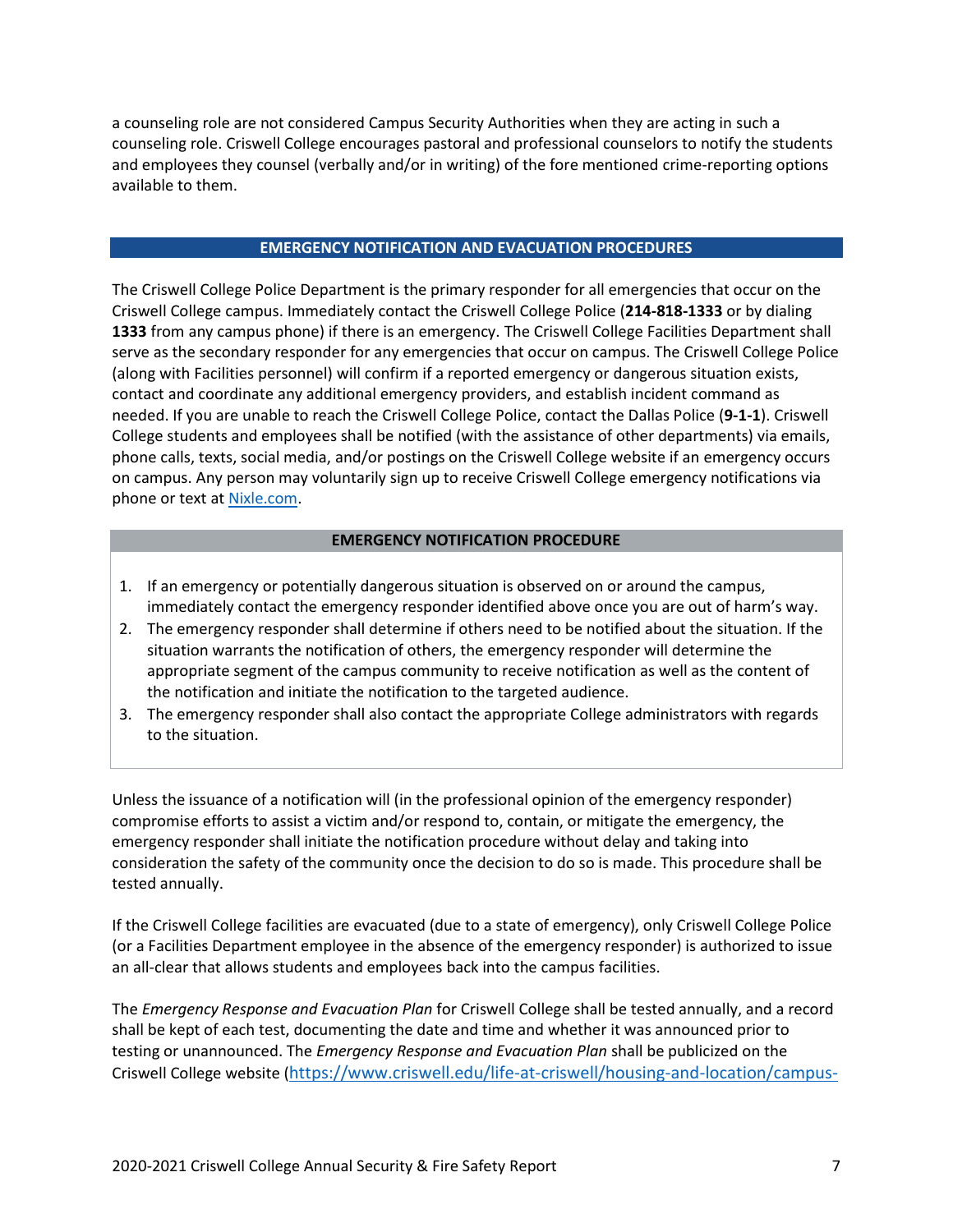[safety/policies](https://www.criswell.edu/life-at-criswell/housing-and-location/campus-safety/policies)), highlighted at New Student Orientation, and communicated to all employees via email annually.

#### **TIMELY WARNING PROCEDURES**

Timely warnings will be made to the community when a crime is committed, reported to the Criswell College Police, and considered by Criswell College to represent a serious threat to its students and employees. The intention of a timely warning is to alert the campus community to certain crimes (especially *Clery Act* crimes) in a timely manner that enables people to protect themselves and aid in the prevention of similar crimes. The issuance of a timely shall be decided on a case-by-case basis upon the facts of the crime, including the nature of the crime, the continuing danger to the campus, and the risk of compromising law enforcement efforts.

The Criswell College Chief of Police or designee reviews all reports to determine if there may be a continuing or serious threat to the community and if the distribution of a timely warning is warranted. Timely warnings are generally written and issued by the Chief of Police or designee and delivered via email, but other methods of delivery also may be employed (e.g. phone calls, texts, social media, postings, etc.). Updates to the Criswell College community about particular criminal incidents resulting in a timely warning also may be distributed by email or other methods of delivery.

# **CRIME PREVENTION AND AWARENESS PROGRAMS**

Crime prevention is a high priority for the Criswell College Police Department. While it is impossible to prevent every crime, the Criswell College community can help reduce their chances of becoming victims. The Criswell College Police Department continues to work towards providing a wide range of safety and security programs and services designed to reduce and counter the potential hazards and threats to the persons and property of Criswell College. Therefore, crime prevention and awareness require the involvement of all members of the Criswell College community to take responsibility for the safety and security of themselves and others.

The Criswell College Police pursue ongoing training in crime prevention as it relates to college campuses. Prospective students and parents are encouraged to ask questions relating to safety and security. Information about crime awareness and techniques are shared with the new students during New Student Orientation. Crime tips are shared regularly via email with the current Criswell College community. Awareness programs, such as an annual alcohol and drug awareness presentation put together through the collaboration of multiple college departments, are made available to the students. Information about sexual misconduct prevention, policies, and reporting procedures, as well as other resources that support students, is available on the Criswell College website. Those interested in further information on specific areas of crime prevention and awareness should contact the Criswell College Police (214-818-1333).

# **DRUG, ALCOHOL, AND SUBSTANCE ABUSE**

Criswell College is a drug-free, alcohol-free, and tobacco-free campus. The use, possession, consumption, sale, manufacture, or delivery of controlled substances (as defined in Alcohol and Drugs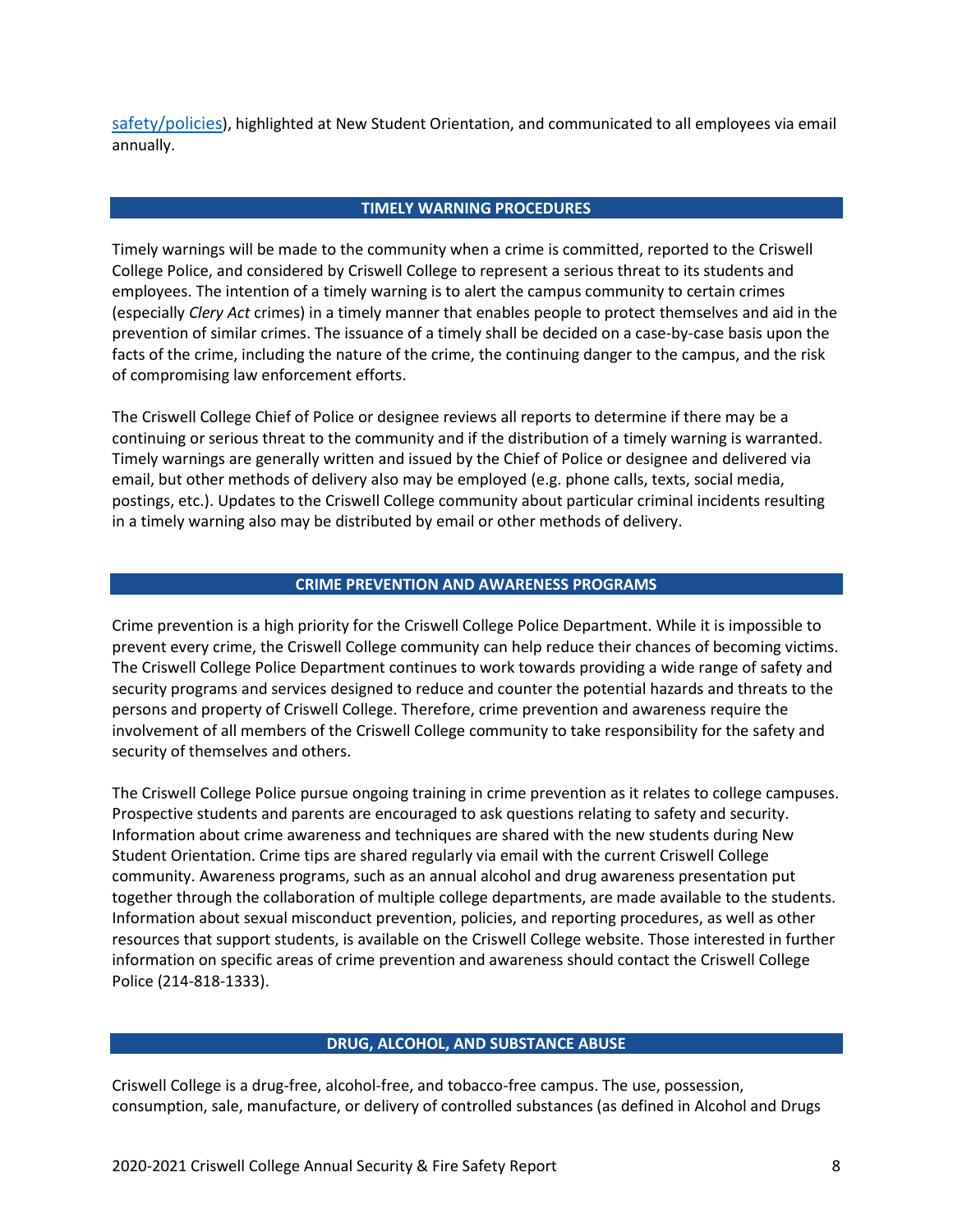section) and drug paraphernalia, is prohibited by law and College regulation. The possession, use, and distribution of tobacco products, smoking paraphernalia (including pipes, e-cigarettes, and vaporizers), and alcoholic beverages on campus are prohibited by College regulation and underage drinking laws shall be enforced. Possession of any of these items can result in disciplinary action and possibly even criminal charges being filed. School-imposed sanctions are described in this Handbook. Any student, staff or faculty member who observes an individual in possession of any of the above-mentioned items on Criswell College campus, in college-sponsored housing, or at any college-sponsored event should contact Campus Police immediately.

Various federal, state, and local regulations prohibit the unlawful possession, use, or distribution of illicit drugs and alcohol. These sanctions may include probation, driver's license suspension, fines, and/or incarceration, and vary depending on the type of violation, the type and amount of the substance(s) involved, and the age of the persons involved (in the case of alcohol).

Local: Dallas City Code

Chapter 6 – Alcoholic Beverages Chapter 13 – Courts, Fines and Imprisonments Chapter 31 – Offenses – Miscellaneous

State: Texas Penal Code

Title 3, Chapter 12 – Punishments

Title 10, Chapter 49 – Intoxication and Alcoholic Beverage Offenses

Texas Health and Safety Code: Title 6, Subtitle C – Substance Abuse Regulation and Crimes

Federal: United States Code Title 18 – Crimes and Criminal Procedure Title 21 – Food and Drugs Title 27 – Intoxicating Liquors

Future revisions, amendments, or additions to these or other applicable codes are incorporated into this policy by this reference. Any student convicted under any federal or state law involving the possession or sale of illegal drugs during a period of enrollment will result in the loss of eligibility for both federal and institutional financial aid. Applicable legal sanctions for the unlawful possession, use, or distribution of illicit drugs and alcohol are available upon request from the Criswell College Police Department.

Alcohol and Drugs: Criswell College acknowledges the problem of substance abuse in our society and perceives this problem as a serious threat to the health and well-being of our students and employees. Therefore, in voluntary compliance with the Drug Free Schools and Communities Act Amendment of 1989 (Public Law 101-226), Criswell College issues the following statements:

1) Criswell College prohibits the unlawful possession, use, or distribution of all controlled substances (including but not limited to narcotics, illegal drugs, and alcohol) on school property, as a part of any school activity, or as a part of any personal, non-school related activity. 2) Members of the Criswell College community must abstain from the possession, use, or consumption of alcoholic beverages as an act of maintaining the community standards.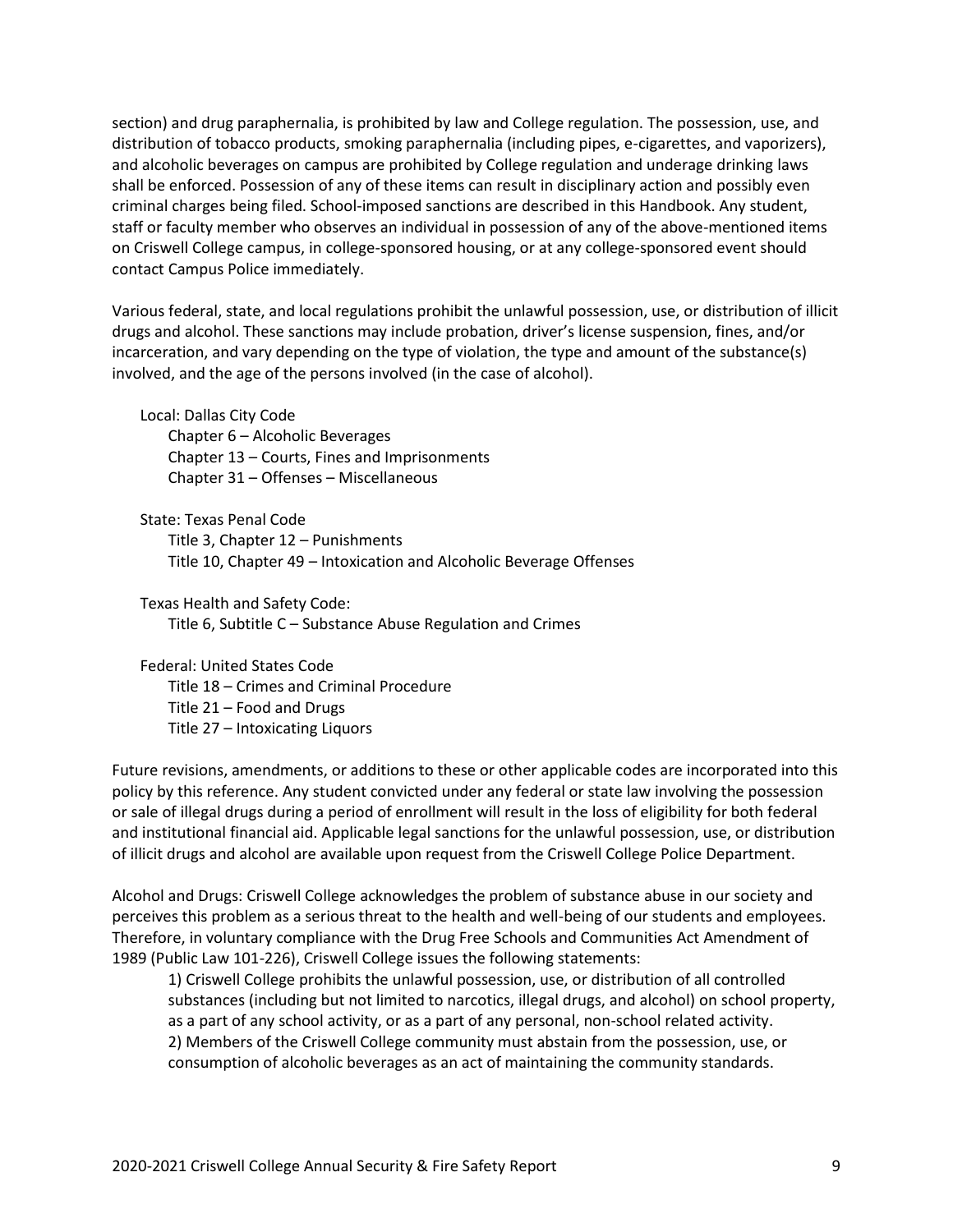3) Persons in the College community dealing with substance abuse problems who voluntarily seek assistance through the College will be aided in confidential referrals for counseling services, treatment, or rehabilitation.

4) Criswell College will cooperate with all local, state, and federal authorities in maintaining and enforcing a drug-free community.

Tobacco: Possession, use, or distribution of tobacco products, smoking paraphernalia (including pipes, ecigarettes, and vaporizers) on the College campus or in a building or vehicle that is owned, operated or leased by the College is prohibited.

Each year an alcohol and drug awareness presentation put together through the collaboration of multiple college departments is presented to the students. Additionally, the Criswell College Student Services Office offers referral services to rehabilitation programs or to long-term individual therapy sessions for drug and substance abuse if needed. The Drug-Free Schools and Communities Act requires that Criswell College notify each student and employee annually of its programs to prevent the illicit use of drugs and the abuse of alcohol by students and employees.

# **SEXUAL ASSAULT, DOMESTIC VIOLENCE, DATING VIOLENCE, AND STALKING**

The college has a moral, educational, and legal obligation to provide an environment for learning and working that is free of dating violence, domestic violence, sexual assault, and stalking, whether by members of the same or opposite gender. Any form of verbal or physical sexual harassment is not only inconsistent with Christian living, but also deemed as illegal gender discrimination according to Title VII of the Civil Rights Act of 1964 and Title IX of the Education Amendments of 1972. Criswell College prohibits the crimes of dating violence, domestic violence, sexual assault, and stalking (as defined by the *Clery Act*).

Texas Law defines dating violence, domestic violence, sexual assault, and stalking as follows:

# **Dating Violence**

Texas Family Code § 71.0021 states:

(a) "Dating violence" means an act, other than a defensive measure to protect oneself, by an actor that:

(1) is committed against a victim or applicant for a protective order:

(A) with whom the actor has or has had a dating relationship; or

(B) because of the victim's or applicant's marriage to or dating relationship with an individual with whom the actor is or has been in a dating relationship or marriage; and

(2) is intended to result in physical harm, bodily injury, assault, or sexual assault or that is a threat that reasonably places the victim or applicant in fear of imminent physical harm, bodily injury, assault, or sexual assault.

(b) For purposes of this title, "dating relationship" means a relationship between individuals who have or have had a continuing relationship of a romantic or intimate nature. The existence of such a relationship shall be determined based on consideration of:

- (1) the length of the relationship;
- (2) the nature of the relationship; and
- (3) the frequency and type of interaction between the persons involved in the relationship.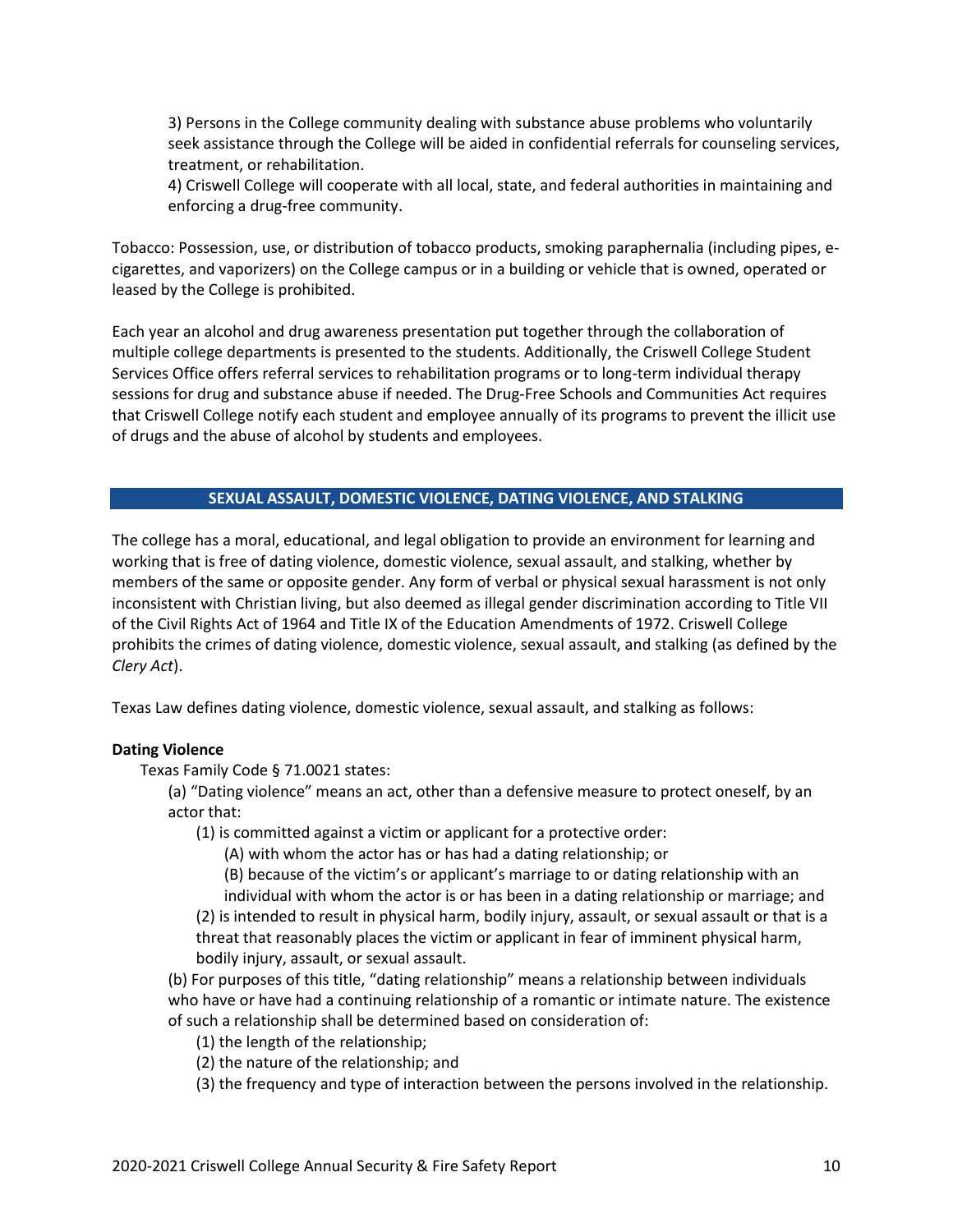(c) A casual acquaintanceship or ordinary fraternization in a business or social context does not constitute a "dating relationship" under Subsection (b).

#### **Domestic Violence**

Texas Family Code § 71.004 states:

"Family violence" means:

(1) an act by a member of a family or household against another member of the family or household that is intended to result in physical harm, bodily injury, assault, or sexual assault or that is a threat that reasonably places the member in fear of imminent physical harm, bodily injury, assault, or sexual assault, but does not include defensive measures to protect oneself;…

Texas Family Code § 71.003 states:

"Family" includes individuals related by consanguinity or affinity, as determined under Sections 573.022 and 573.024, Government Code, individuals who are former spouses of each other, individuals who are the parents of the same child, without regard to marriage, and a foster child and foster parent, without regard to whether those individuals reside together.

Texas Family Code § 71.005 states:

"Household" means a unit composed of persons living together in the same dwelling, without regard to whether they are related to each other.

# **Sexual Assault**

Texas Penal Code § 22.011 states:

(a) A person commits an offense if the person:

(1) intentionally or knowingly:

(A) causes the penetration of the anus or sexual organ of another person by any means without that person's consent;

(B) causes the penetration of the mouth or another person by the sexual organ of the actor, without that person's consent; or

(C) causes the sexual organ of another person, without that person's consent, to contact or penetrate the mouth, anus, or sexual organ of another person, including the actor; or

#### (2) intentionally or knowingly:

(A) causes the penetration of the anus or sexual organ of a child by any means;

(B) causes the penetration of the mouth or a child by the sexual organ of the actor;

(C) causes the sexual organ of a child to contact or penetrate the mouth, anus, or sexual organ of another person, including the actor;

(D) causes the anus of a child to contact the mouth, anus, or sexual organ of another person, including the actor; or

(E) causes the mouth of a child to contact the anus or sexual organ of another person, including the actor.

(b) A sexual assault under Subsection (a)(1) is without the consent of the other person if:

(1) the actor compels the other person to submit or participate by the use of physical force or violence;

(2) the actor compels the other person to submit or participate by threatening to use force or violence against the other person, and the other person believes that the actor has the present ability to execute the threat;

(3) the other person has not consented and the actor knows the other person is unconscious or physically unable to resist;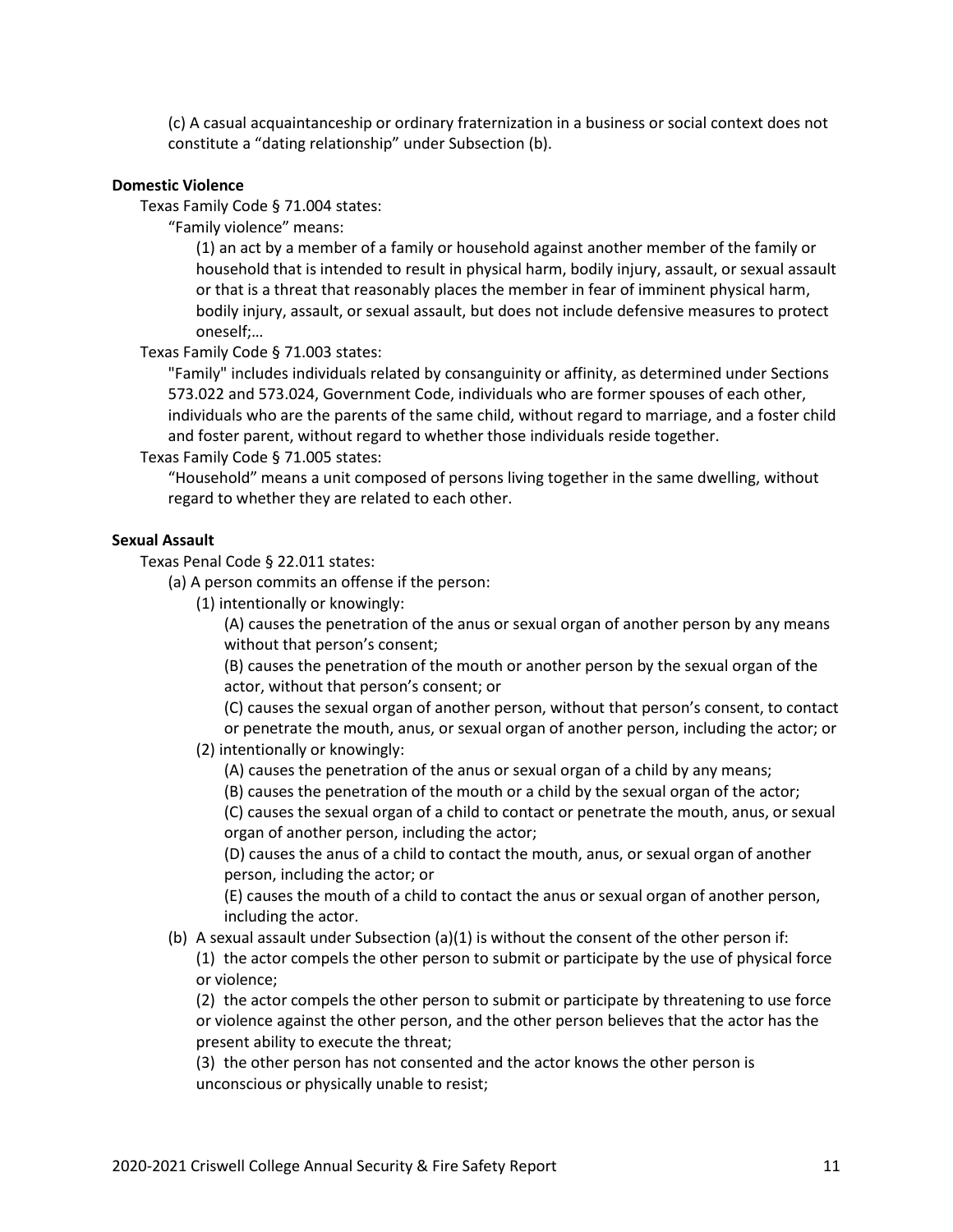(4) the actor knows that as a result of mental disease or defect the other person is at the time of the sexual assault incapable either of appraising the nature of the act or of resisting it;

(5) the other person has not consented and the actor knows the other person is unaware that the sexual assault is occurring;

(6) the actor has intentionally impaired the other person's power to appraise or control the other person's conduct by administering any substance without the other person's knowledge;

(7) the actor compels the other person to submit or participate by threatening to use force or violence against any person, and the other person believes that the actor has the ability to execute the threat;

(8) the actor is a public servant who coerces the other person to submit or participate;

(9) the actor is a mental health services provider or a health care services provider who causes the other person, who is a patient or former patient of the actor, to submit or participate by exploiting the other person's emotional dependency on the actor; (10) the actor is a clergyman who causes the other person to submit or participate by

exploiting the other person's emotional dependency on the clergyman in the clergyman's professional character as spiritual adviser;  or

(11) the actor is an employee of a facility where the other person is a resident, unless the employee and resident are formally or informally married to each other under Chapter 2, Family Code. …

#### **Stalking**

Texas Penal Code § 42.072 states:

(a) A person commits an offense if the person, on more than one occasion and pursuant to the same scheme or course of conduct that is directed specifically at another person, knowingly engages in conduct that:

(1) constitutes an offense under Section 42.07, or that the actor knows or reasonably should know the other person will regard as threatening:

(A) bodily injury or death for the other person;

(B) bodily injury or death for a member of the other person's family or household or for an individual with whom the other person has a dating relationship; or

(C) that an offense will be committed against the other person's property;

(2) causes the other person, a member of the other person's family or household, or an individual with whom the other person has a dating relationship to be placed in fear of bodily injury or death or in fear that an offense will be committed against the other person's property, or to feel harassed, annoyed, alarmed, abused, tormented, embarrassed, or offended; and

(3) would cause a reasonable person to:

(A) fear bodily injury or death for himself or herself;

(B) fear bodily injury or death for a member of the person's family or household or for an individual with whom the person has a dating relationship;

(C) fear that an offense will be committed against the person's property; or

(D) feel harassed, annoyed, alarmed, abused, tormented, embarrassed, or offended. …

The definitions for dating violence, domestic violence, sexual assault, and stalking according to the FBI's Uniform Crime Reporting Program are provided in the "Criminal Statistics" section below.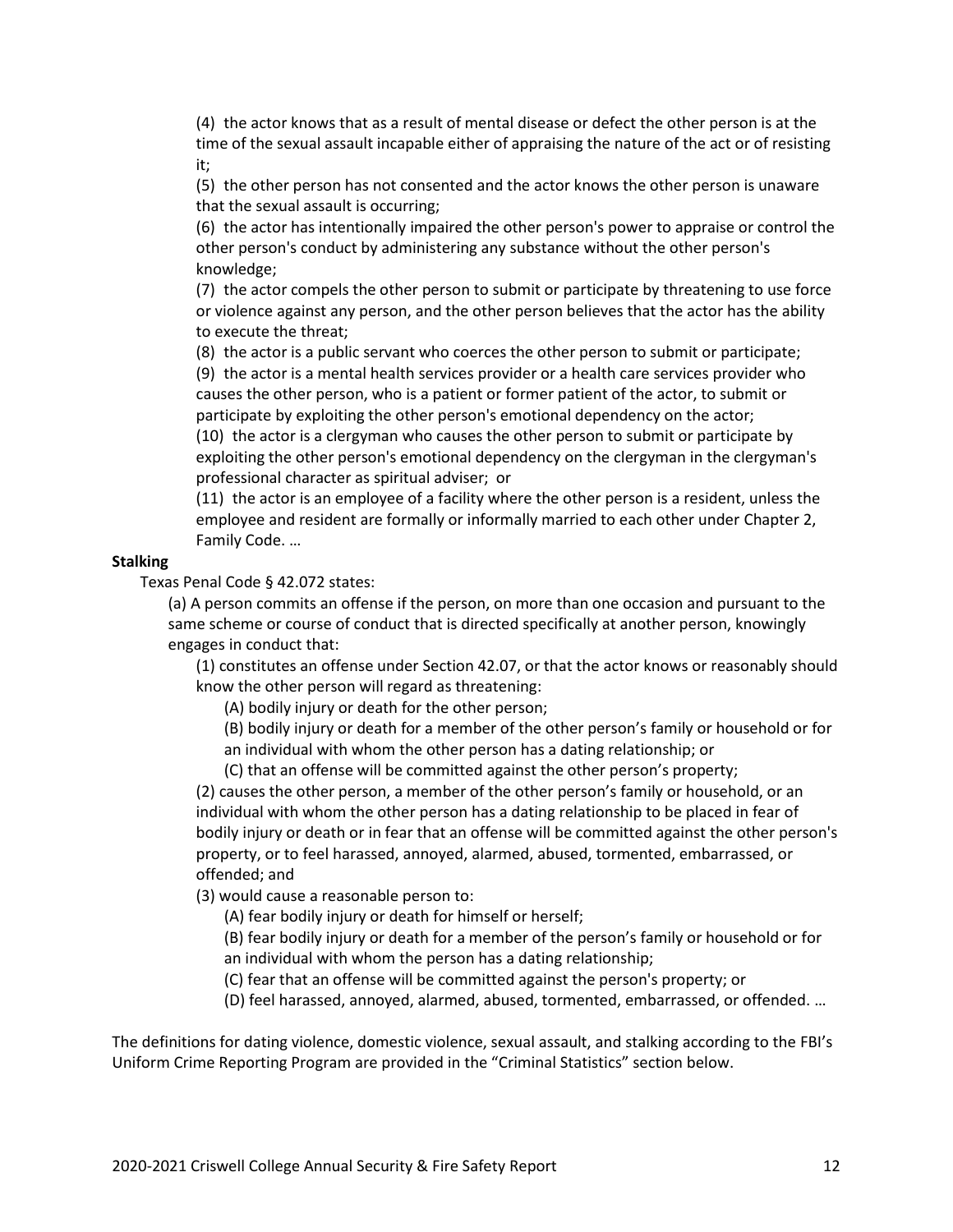Victims of dating violence, domestic violence, sexual assault, and stalking are strongly encouraged to get to a safe place, report the incident as soon as possible, and preserve any physical evidence as proof of the incident. It is important to preserve evidence that could assist in obtaining a protective order or proving the offense occurred. It is also recommended that victims seek medical treatment and receive a forensic examination at a local medical hospital or clinic (e.g. Baylor Health Care System, 214-820-0111; 3500 Gaston Avenue, Dallas, TX 75246, approximately 0.25 miles west of Criswell College) as soon as is reasonably possible if necessary. Having a forensic examination will help preserve evidence in case the victim decides at a later date to file a police report. Victims of sexual assault should not: change clothes, bathe, shower or douche, eat, drink, use toothpaste or mouthwash, or wash clothing, bed sheets, pillows or other potential evidence (until evaluated by medical professional and contact with the police is made). Victims of domestic or dating violence should not: bathe or change clothes before documentation of physical evidence. Victims of stalking should: save evidence such as any letters, notes, e-mails, phone calls, videos, photos, texts, social media postings, computer screenshots, voicemails, or any other form of evidence that would be helpful.

Victims should be aware that reporting the incident and completing a forensic examination does not mean that they must make an official police report. When a victim makes a report to police, the police will request information about the circumstances of the incident and the alleged perpetrator, in order to aid the investigation and build a criminal case. The police investigation can also include gathering evidence and witness statements and obtaining search warrants and arrest warrants from a judge. Bystanders who witness an incident of dating violence, domestic violence, sexual assault, or stalking should assist the victim to safety and contact the police immediately.

The offices authorized to deal with dating violence, domestic violence, sexual assault, and stalking are Student Affairs (214-818-1318) and the Criswell College Police (214-818-1333), and both will assist the victim if requested. When contacting one of these offices, victims will be given specific information that explains how to bring formal charges against the offender and a written explanation of their rights and options. The victim can also request that referrals be made to other community support services or law enforcement agencies, and the college will assist them in that process. Criswell College Police shall notify the Dallas Police Department and the District Attorney's Office when a case of sexual assault has been reported and is under investigation. When a victim decides to pursue criminal charges, a prosecutor in the District Attorney's Office determines whether sufficient evidence exists to press charges and present the case to a grand jury to obtain an indictment and proceed with a trial after the police have presented the findings of their investigation. The Criswell College Chief of Police or designee will determine whether to issue a timely warning if the College believes that the alleged perpetrator may pose a continuing or serious threat to the community, or that the timely warning will aid in the prevention of similar crimes in the future.

Crime victims in Texas are guaranteed certain rights, as outlined in the Code of Criminal Procedure. The Office of the Attorney General has more information [\(https://texasattorneygeneral.gov/cvs/crime](https://texasattorneygeneral.gov/cvs/crime-victim-publications)[victim-publications\)](https://texasattorneygeneral.gov/cvs/crime-victim-publications). Criswell College can assist victims of dating violence, domestic violence, sexual assault, and stalking in applying for a protective order, which tells a person to stay 500 feet from where the protected person lives or works. It instructs a person not to commit or threaten violence or stalk the person applying for protection. The Criswell College Police keep copies of protective orders on file and honors protective orders in compliance with state laws. If a protective order is violated, the protected person should call police immediately. Applications for protective orders are made at the Dallas County District Attorney's Office Family Violence Division (Frank Crowley Courthouse, 133 N. Riverfront Blvd., Dallas, Texas; 214-653-3528). For more information visit: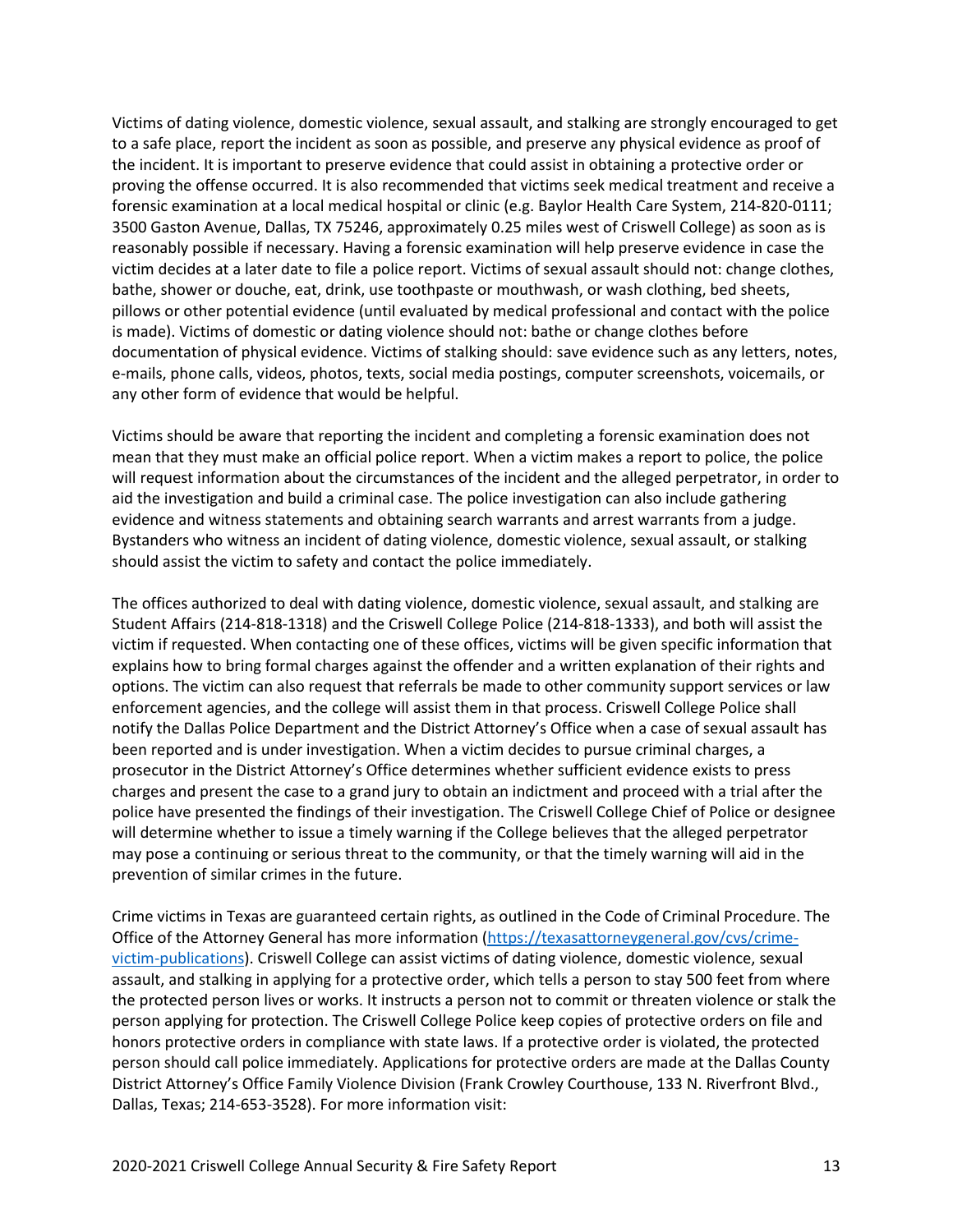# [www.dallascounty.org/Assets/uploads/docs/district-attorney/ProtectiveOrder\\_Brochure\\_2015\\_eng.pdf.](http://www.dallascounty.org/Assets/uploads/docs/district-attorney/ProtectiveOrder_Brochure_2015_eng.pdf)

Criswell College Police will notify the Criswell College Title IX Coordinator when a case of dating violence, domestic violence, sexual assault, or stalking has been reported, as required by the federal law (Title IX of the Education Amendments of 1972). The Criswell College Title IX Coordinator will provide information about the victim's option to pursue the grievance process regarding students, housing residents, or employees under Criswell College policy in addition to the criminal process. Campus disciplinary procedures (stated below) may be taken against accused individuals related to the College, but the accuser and the accused are entitled to the same opportunities to have others present (including each having an advisor of their own choice) during a disciplinary proceeding, and both will be informed in writing of the outcome of any such proceeding as well as any future changes to that outcome. Criswell College, upon request, will disclose the results of any disciplinary proceeding conducted by the college against a student who is the alleged perpetrator of any crime of violence or a non-forcible sex offense (incest or statutory rape) to the alleged victim or, if the alleged victim is deceased, the alleged victim's next of kin. See more about Title IX on the Criswell Colleg[e website.](http://www.criswell.edu/title-ix/)

Criswell College will assist in changing the academic, living, transportation, and work situations of a student or employee who is the victim of dating violence, domestic violence, sexual assault, and stalking if changes are requested and are reasonably available (contact Student Services at 214-818-1332 or Human Resources at 214-818-1317). Criswell College will provide written notification about options for, available assistance in, and steps to request such changes. Criswell College understands the confidential nature of personally identifying information. Any accommodations or protective measures provided to a victim of dating violence, domestic violence, sexual assault, and stalking shall be held confidential to the extent that maintaining such confidentiality would not impair Criswell College from providing such accommodations or protective measures. The victim shall be informed in advance if the victim's personally identifying information must be provided for an accommodation or protective measure. The Criswell College Police Department will respect the confidentiality of all information obtained for statistical reporting purposes. Only general information, such as the general location, type of crime, and date of crime, are needed to report crime statistics. Publicly available records, including *Clery Act*  reporting and disclosures, are completed without the inclusion of personally identifying information about victims.

A community resource, the Dallas Area Rape Crisis Center (DARCC), provides confidential counseling, victim advocates, and assistance at Texas Health Presbyterian Hospital Dallas (call 972-641-7273, which is available 24/7, or visit [https://www.darcc.org\)](https://www.darcc.org/).

Other confidential resources:

- Genesis Women's Shelter: 214-946-4357 or [www.genesisshelter.org](http://www.genesisshelter.org/)
- National Domestic Violence Hotline: 1-800-799-SAFE (7233)
- Stalking Resource Center: 1-855-4-VICTIM (1-855-484-2846) o[r www.victimsofcrime.org](http://www.victimsofcrime.org/)

Other helpful resources (which include information on risk reduction):

- National Sexual Assault Hotline (operated by RAINN): 1-800-656-4673
- USDOJ Office on Violence Against Women: <http://www.justice.gov/ovw/sexual-assault>
- Texas Association Against Sexual Assault[: www.taasa.org](http://www.taasa.org/)
- Rape, Abuse and Incest National Network (RAINN): [www.rainn.org](http://www.rainn.org/)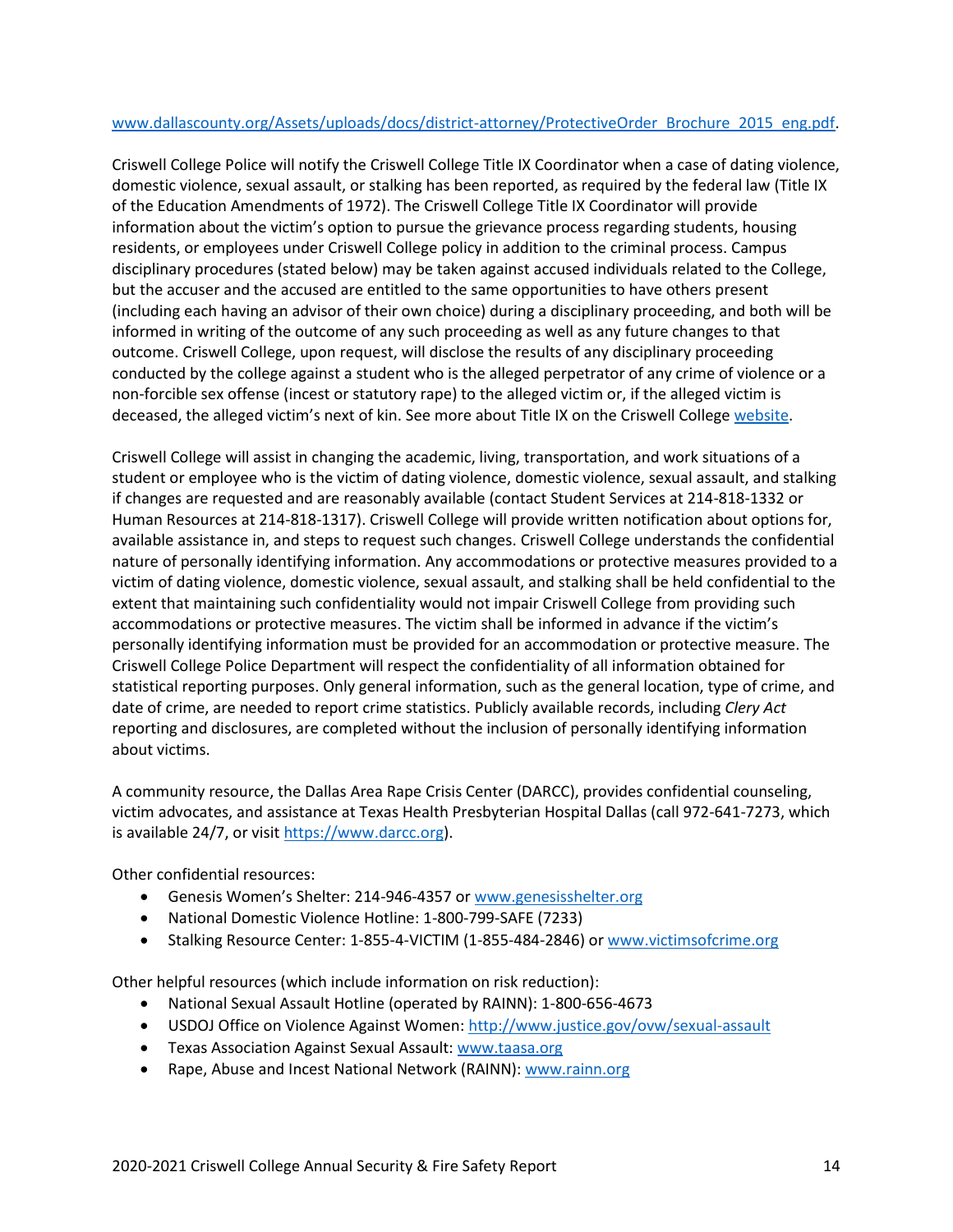Additional policy information regarding Title IX and sexual and other unlawful harassment can be found in the Criswell College institutional policy titled [Sexual Discrimination.](https://www.criswell.edu/wp-content/uploads/2021/01/policy.1.002.4.title-ix.A.pdf)

#### **DISCIPLINARY PROCEDURES: CRISWELL COLLEGE STUDENTS**

Criswell College will investigate and take necessary disciplinary action against an alleged incident of dating violence, domestic violence, sexual assault, and stalking involving a Criswell College student. The full investigation shall be conducted by adequately trained officials in a prompt, fair, and impartial manner. A disciplinary complaint against a student who is an alleged perpetrator in an incident of dating violence, domestic violence, sexual assault, or stalking is to be made to the Criswell College Title IX Coordinator.

As stated in the *Criswell College Student Handbook*:

The Dean of Students is responsible for the supervision of student conduct and is charged with investigating, processing, and reviewing all alleged violations of College standards and complaints. The Student Development Committee (SDC) serves as the institutional assembly for student disciplinary matters. This standing committee is chaired by the Director of Student Services and includes the Dean of Students, three faculty members, two staff members, and two students (who will be dismissed for disciplinary proceedings). The Dean of Students receives all referrals concerning matters that may become disciplinary cases. A confidential investigation is then conducted to determine if an offense has actually occurred. This preliminary inquiry may include interviews with all parties involved, both on and off campus.

The Dean of Students may elect to handle the case personally through an informal hearing or may refer the case to the SDC for a formal hearing. A formal hearing allows for the clarification of charges, evidence, witnesses, and defense. A ruling is formed based on both the preliminary investigations and case evidence presented through the hearing. An official ruling may be postponed, following the hearing, if the case merits further investigation. Committee members possess the option to recuse themselves from formal hearings based on conflict of interests with any person(s) involved. All cases involving a potential disciplinary dismissal will be referred to the Committee. In both informal and formal hearings, all students will be granted due process.

Student rights extend to due process in all disciplinary matters. Students have the right to be properly notified of the suspected offense(s) being investigated and to be properly informed of all disciplinary proceedings. Students charged with an offense have the right to a fair hearing and to present witnesses and evidence in their defense. Due process also dictates that all students found to be in violation of the standards of the College will receive written notification of disciplinary sanctions and rulings.

Disciplinary sanctions are disciplinary statuses which the Dean of Students or SDC may choose to apply to students found in violation of the standards set in this handbook. These include Conduct Warning, Disciplinary Probation, Disciplinary Suspension, and Dismissal.

A **Conduct Warning** is a written notice given to the student and filed in his or her academic record, specifying the unacceptable conduct and indicating consequences related to further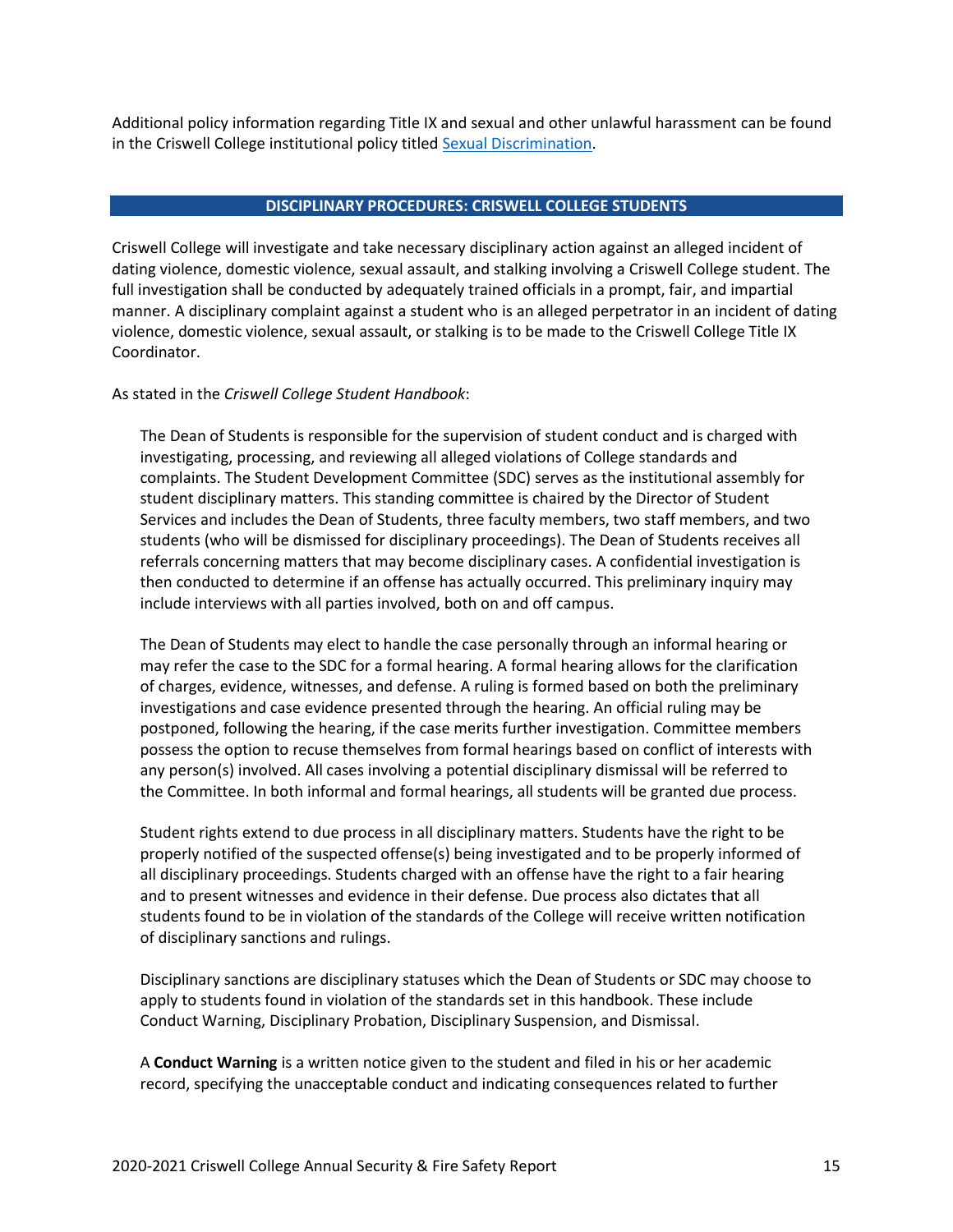misconduct. Failure to comply with any determined conditions may incur further disciplinary action.

**Disciplinary Probation** is a specified time period during which the student's attitude and conduct will be evaluated. Special conditions will be established for successful completion of the probationary period. Formal notation of the probation is filed in the student's academic record. A student on probation forfeits all institutionally funded financial aid and may not hold any position of student leadership. In addition, the student may be prohibited from some Collegesponsored co-curricular activities. Probation for more than two (2) semesters will be grounds for suspension from the College.

**Disciplinary Suspension** is a specific time period during which the student is suspended from active enrollment and participation in the College and its co-curricular events. Formal notice of suspension is filed in the student's academic record. Specific conditions are placed on readmission. Consideration for readmission is based on successful completion of all suspension conditions and upon approval from the Dean of Students. Disciplinary suspension may be imposed during or at the end of a semester and readmission may involve a period of disciplinary probation.

**Dismissal** constitutes official termination of a student's relationship with the College. Readmission is normally not granted. Formal notice of dismissal is filed in the student's academic record.

Disciplinary sanctions are issued under the following guidelines:

- 1. All sanctions issued will be in proportion to the nature and degree of the infraction.
- 2. All sanctions issued will be administered impartially.

3. All sanctions issued will be determined, decided, and administered in a spirit of Christian concern with compassion for the offender.

4. All sanctions are redemptive toward the offender and designed to produce a positive campus environment.

Conditions as terms of sanctions are determined on a case-by-case basis and may include counseling, campus service, fines, or abstention of certain activities. All students on disciplinary status are held responsible to fulfill any financial obligations to the institution. Students who must withdraw from courses during the semester due to disciplinary action are subject to standard school refund policies (see Criswell College Catalog).

Students have the right to appeal to the SDC concerning disciplinary decisions of the Dean of Students. Requests for appeal must be made in writing and submitted to the SDC via the Director of Student Services within ten (10) days of notification from the Student Services Office. Students charged with academic dishonesty have the right to appeal to the Academic Cabinet (see Criswell College Catalog).

Disciplinary decisions of the SDC may be appealed to the President of the College. Appeal requests must be made in writing and submitted to the President's office within ten (10) days from notification from the SDC. All decisions of the President are final. Records The Student Services Office maintains all student conduct/deportment records. Such records are property of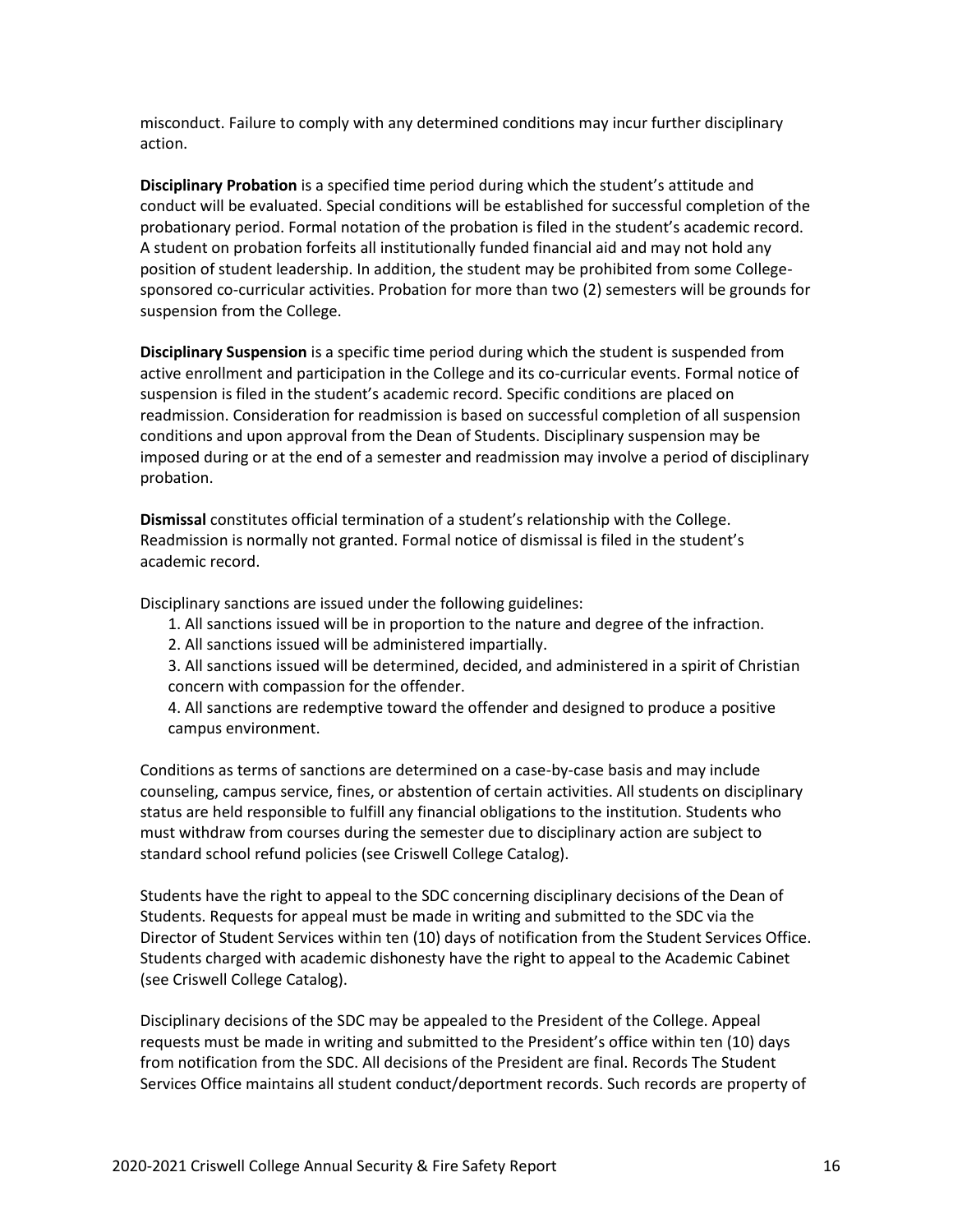the College and not open to public access. Notices of disciplinary sanctions are copied and filed within students' academic records.

# **DISCIPLINARY PROCEDURES: CRISWELL COLLEGE HOUSING**

Criswell College will investigate and take necessary disciplinary action against an alleged incident of dating violence, domestic violence, sexual assault, and stalking that occurs in Campus Housing. The full investigation shall be conducted by adequately trained officials in a prompt, fair, and impartial manner. A disciplinary complaint against an occupant of Campus Housing who is an alleged perpetrator in an incident of dating violence, domestic violence, sexual assault, or stalking is to be made to the Criswell College Title IX Coordinator.

As stated in the Criswell College *Student Housing Handbook*:

Conditions and terms of resident discipline will be determined on a case-by-case basis. Some disciplinary actions may include restitution, reconciliation, counseling, campus service, fines, withholding school records, and avoidance agreements.

Disciplinary actions are issued under the following guidelines:

- 1. All disciplinary actions issued will be in proportion to the nature and degree of the infraction.
- 2. All disciplinary actions issued will be administered impartially.
- 3. All disciplinary actions issued will be determined, decided and administered in a spirit of Christian concern with compassion for the offender.
- 4. All disciplinary actions are redemptive toward the offender and designed to produce a positive campus environment.

All residents on disciplinary status are held responsible to fulfill any financial obligations to the institution. The Housing Office maintains all resident's conduct/deportment records. Such records are property of the college and not open to public access. Notices of disciplinary actions are copied and filed within a resident's housing record and may be filed within the student's academic records.

Criswell College has a moral, educational, and legal obligation to provide an environment for learning and working free of sexual harassment and assault whether by members of the same or opposite gender. Any form of verbal or physical sexual harassment is not only inconsistent with Christian living but also deemed as illegal gender discrimination according to Title VII of the Civil Rights Act of 1964 and Title IX of the Education Amendments of 1972.

In the event of a sexual assault, victims are strongly encouraged to report the incident and preserve any physical evidence as proof of the assault. It is also recommended that victims seek medical treatment as soon as is reasonably possible. The campus office authorized to deal with sexual offenses is Campus Police or the Vice-President of Student Affairs, and both will assist the victim if requested. When contacting one of these offices, victims will be given specific information that explains how to bring formal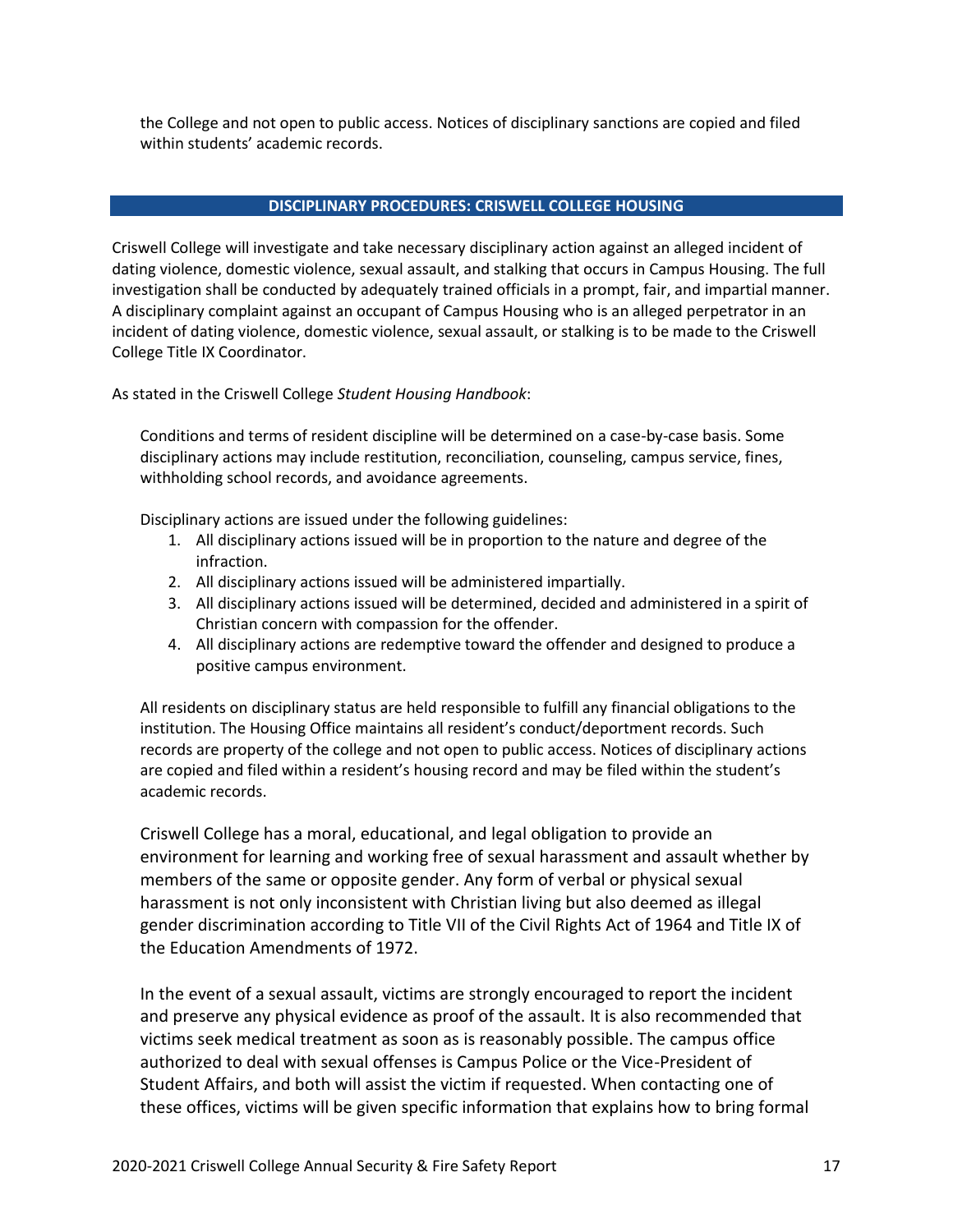charges against the offender. However, victims should be aware that reporting the incident does not mean that they must make an official police report. Referrals to other community support services will be made when appropriate. Criswell College may change a victim's academic or living situations if changes are requested and are reasonably available.

Campus disciplinary procedures may also be taken against accused individuals, but the accuser and the accused are entitled to the same opportunities to have others present during a disciplinary proceeding, and both will be informed of the outcome of any such proceeding. Upon a final determination, accused individuals may be suspended or permanently dismissed from the college.

#### **DISCIPLINARY PROCEDURES: CRISWELL COLLEGE EMPLOYEES**

Criswell College will investigate and take necessary disciplinary action against an alleged incident of dating violence, domestic violence, sexual assault, and stalking involving a Criswell College employee. The full investigation shall be conducted by adequately trained officials in a prompt, fair, and impartial manner. A disciplinary complaint against an employee who is an alleged perpetrator in an incident of dating violence, domestic violence, sexual assault, or stalking is to be made to the Criswell College Title IX Coordinator.

As stated in the Criswell College *Employee Discipline* policy:

Criswell College is committed to the success of its employees and will seek to remediate any performance problems in a manner that honors the values of the college while fulfilling the responsibility of stewardship for college resources.

- 1. Where possible, Criswell College will endeavor to correct minor performance or discipline problems by bringing the problem to the employee's attention through **verbal counseling**. Written documentation regarding such a conversation between a supervisor and employee will include: the date(s), the facts of the situation, standard(s) to be met, time period for improvement, follow-up date(s), and consequences for failing to meet the standard(s). Any documentation of verbal counseling and coaching is kept on file by the employee's supervisor.
- 2. When verbal counseling is insufficient to bring about improvement in an employee's performance, or the nature of the conduct involved warrants more formal intervention, a written warning may be issued to the employee. In a **written warning**, the supervisor formally notifies the employee of the problem(s), standard(s) to be met, action plan for improvement, time period for improvement (usually 30-90 days), and the consequences of failing to meet the standards. A copy of this document will be forwarded to the President and the Director of Human Resources to be included in the employee's personnel file.
- 3. If the above steps do not result in significant and consistent improvement in an employee's job performance, the employee may be **discharged** from employment. Progressive discipline is not required by this policy, however, and some misconduct is serious enough to warrant immediate termination.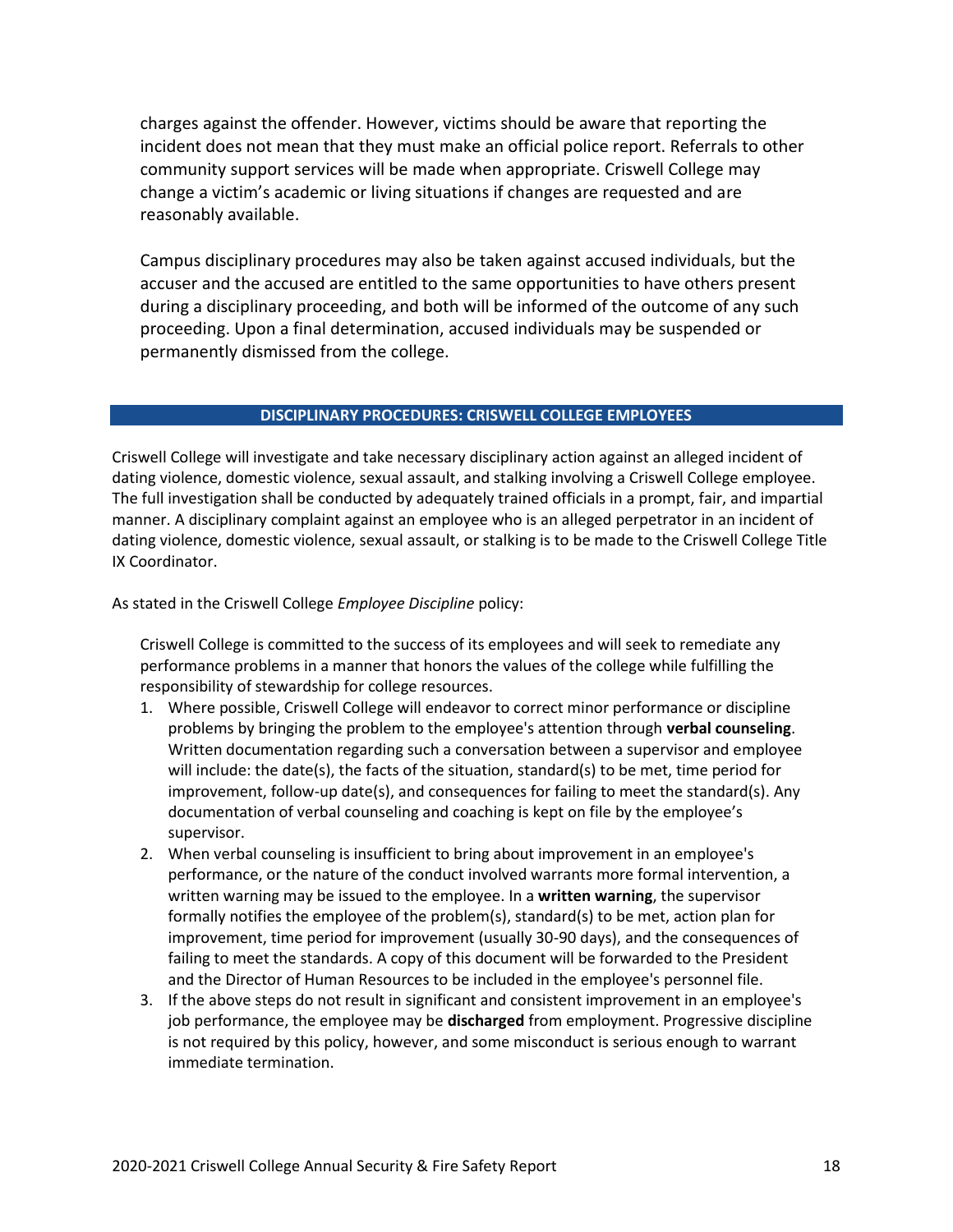In cases where termination is appropriate, the supervising Vice President, Chief Business Officer, and President will review the facts and available options. The supervising Vice President will then meet with the employee for the purpose of termination. The meeting will be documented and a copy placed in the employee's personnel file.

Leaves of absence may be appropriate in cases where time is needed for an investigation of the facts or where the employee's presence may be disruptive to the work environment. This decision expressly belongs to the President, in consultation with the Chief Business Officer and the immediate supervisor. Based on the circumstances, the leave of absence may be paid or unpaid.

The immediate supervisor is responsible for implementing day-to-day disciplinary measures including the documentation of verbal counseling and written warnings. The Chief Business Officer should be consulted before a written warning is issued.

More serious disciplinary steps are available including: leave with or without pay and termination. The President will make the final decision on those cases warranting such discipline.

#### **SEX OFFENDER REGISTRATION**

Texas law requires persons convicted of or placed on deferred community supervision for certain offenses to register as sex offenders. Offenders who committed sexually violent offenses must register for the remainder of their life, even after completing probation or parole. Others (depending on the type of offense) who have completed their term of supervision quit registering after ten years. Law enforcement authorities are required to inform Criswell College when registered sex offenders indicate they are living, working, or volunteering services on the Criswell College campus. To access the files on registered sex offenders, free of charge, visit the website for the Texas Department of Public Safety at [https://publicsite.dps.texas.gov/SexOffenderRegistry/Search.](https://publicsite.dps.texas.gov/SexOffenderRegistry/Search)

#### **MISSING STUDENTS**

Immediately notify the Criswell College Police (214-818-1333) if a student or employee is believed to be missing, especially for 24 hours or more. The Criswell College Police Department will notify the Dallas Police and local agencies within 24 hours once a person is deemed missing, and the college will attempt to notify the student or employee's Emergency Contact(s) that the person has been reported missing. Immediately contact the Criswell College Police Department if a reported missing person has been located. If you are unable to reach the Criswell College Police, contact the Dallas Police Department (9-1-1). Each academic year every student is required to submit or verify his or her Emergency Contact(s) during the registration process. The *Emergency Contact Forms* are located in and to be submitted to the Student Services Office (214-818-1332). A student's Emergency Contact information is registered and confidential, accessible only to authorized campus officials, and may not be disclosed except to law enforcement personnel in furtherance of a missing person investigation. For a missing student under eighteen (18) years of age and who is not emancipated, the Emergency Contact and the student's parents (if they are not the same) will be contacted in 24 hours of the student being determined missing or if located.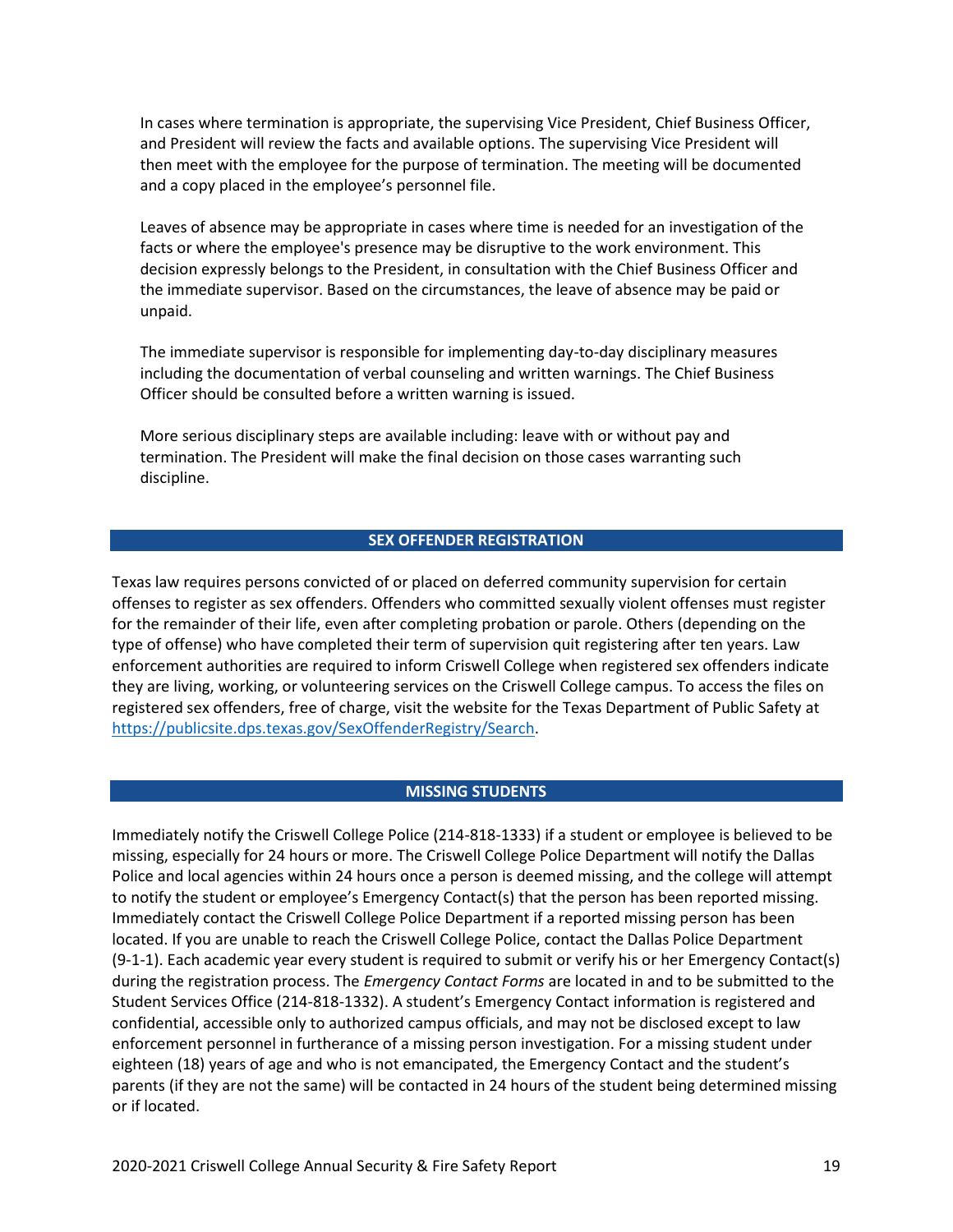#### **CRIME STATISTICS**

In addition to the crime data maintained by the Criswell College Police Department, the statistics below also include crimes that are reported to various campus security authorities, college departments, and local law enforcement agencies. Criswell College does not currently use any voluntary confidential reporting system in the collection of statistics, and the statistics may or may not involve people associated with the seminary.

To identify which annual crime statistics are to be reported, the *Clery Act* sets forth the following definitions for determining which crimes occur on properties owned or controlled by the college during the course of the year:

- **On-Campus**: *Any building or property owned or controlled by an institution within the same reasonably contiguous geographic area and used by the institution in direct support of, or in a manner related to, the institution's educational purposes, including residence halls; and any building or property that is within or reasonably contiguous to the area identified in paragraph (1) of this definition, that is owned by the institution but controlled by another person, is frequently used by students, and supports institutional purposes (such as a food or other retail vendor).*
- **Student Housing** [a subset of On-Campus]: *Any student housing facility that is owned or controlled by the institution, or is located on property that is owned or controlled by the institution, and is within the reasonably contiguous geographic area that makes up the campus is considered an on-campus student housing facility.*
- **Non-campus**: *Any building or property owned or controlled by a student organization that is officially recognized by the institution; or any building or property owned or controlled by an institution that is used in direct support of, or in relation to, the institution's educational purposes, is frequently used by students, and is not within the same reasonably contiguous geographic area of the institution.*
- **Public Property**: *All public property, including thoroughfares, streets, sidewalks, and parking facilities, that is within the campus, or immediately adjacent to and accessible from the campus.*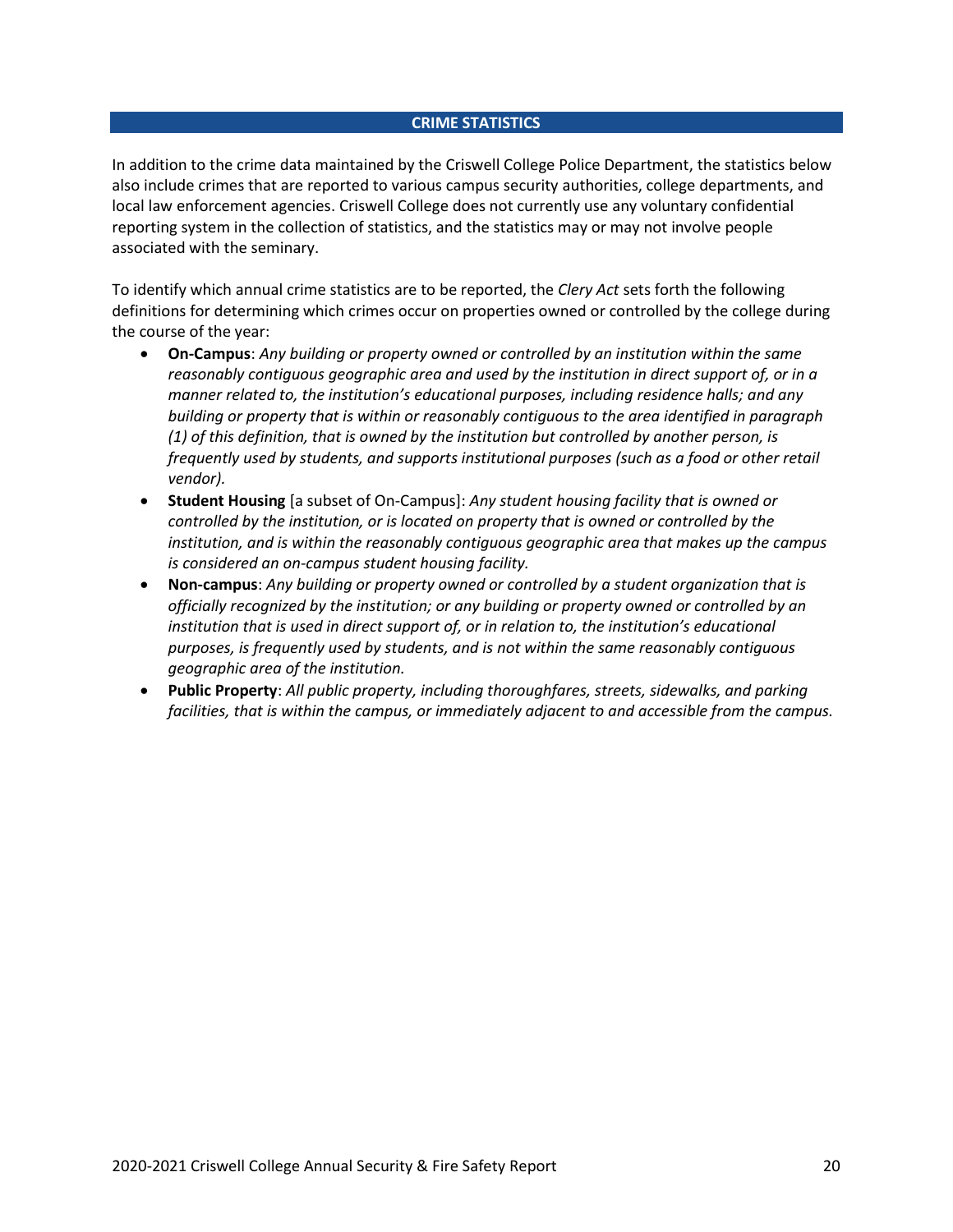| <b>CRISWELL COLLEGE</b><br><b>CLERY CRIME STATISTICS</b> |             |                         |                 |               |                 |                |  |  |  |  |
|----------------------------------------------------------|-------------|-------------------------|-----------------|---------------|-----------------|----------------|--|--|--|--|
| ON-<br><b>NON-</b><br>[STUDENT<br><b>PUBLIC</b>          |             |                         |                 |               |                 |                |  |  |  |  |
| <b>OFFENSE</b>                                           | <b>YEAR</b> | <b>CAMPUS</b>           | <b>HOUSING]</b> | <b>CAMPUS</b> | <b>PROPERTY</b> | <b>TOTAL</b>   |  |  |  |  |
| <b>TOTAL</b>                                             | 2018        | 6                       | 6               | 0             | 1               | 7              |  |  |  |  |
|                                                          | 2019        | $\pmb{0}$               | $\mathbf 0$     | $\mathbf 0$   | $\mathbf 0$     | $\mathbf 0$    |  |  |  |  |
|                                                          | 2020        | $\overline{7}$          | 1               | $\mathbf 0$   | 3               | 10             |  |  |  |  |
| <b>CRIMINAL OFFENSES</b>                                 |             |                         |                 |               |                 |                |  |  |  |  |
| <b>OFFENSE</b>                                           | <b>YEAR</b> | ON-                     | <b>[STUDENT</b> | <b>NON-</b>   | <b>PUBLIC</b>   | <b>TOTAL</b>   |  |  |  |  |
|                                                          |             | <b>CAMPUS</b>           | <b>HOUSING</b>  | <b>CAMPUS</b> | <b>PROPERTY</b> |                |  |  |  |  |
| Murder and Non-                                          | 2018        | 0                       | 0               | 0             | 0               | 0              |  |  |  |  |
| negligent Manslaughter                                   | 2019        | $\mathbf 0$             | $\mathbf 0$     | $\mathbf 0$   | $\mathbf 0$     | $\pmb{0}$      |  |  |  |  |
|                                                          | 2020        | $\pmb{0}$               | $\mathbf 0$     | $\mathbf 0$   | $\mathbf 0$     | $\pmb{0}$      |  |  |  |  |
| Negligent Manslaughter                                   | 2018        | $\mathbf 0$             | $\pmb{0}$       | $\mathbf 0$   | $\mathbf 0$     | $\pmb{0}$      |  |  |  |  |
|                                                          | 2019        | $\mathbf 0$             | $\mathbf 0$     | $\mathbf 0$   | $\mathbf 0$     | $\mathbf 0$    |  |  |  |  |
|                                                          | 2020        | $\mathbf 0$             | $\mathbf 0$     | $\mathbf 0$   | $\mathbf 0$     | $\mathbf 0$    |  |  |  |  |
| Rape                                                     | 2018        | 0                       | $\mathbf 0$     | $\mathbf 0$   | 0               | $\pmb{0}$      |  |  |  |  |
|                                                          | 2019        | $\mathbf 0$             | $\mathbf 0$     | $\mathbf 0$   | $\mathbf 0$     | $\mathbf 0$    |  |  |  |  |
|                                                          | 2020        | $\mathbf 0$             | $\mathbf 0$     | $\mathbf 0$   | $\mathbf 0$     | $\pmb{0}$      |  |  |  |  |
| Fondling                                                 | 2018        | 0                       | $\mathbf 0$     | $\mathbf 0$   | $\mathbf 0$     | $\pmb{0}$      |  |  |  |  |
|                                                          | 2019        | $\mathbf 0$             | $\mathbf 0$     | $\mathbf 0$   | $\overline{0}$  | $\mathbf 0$    |  |  |  |  |
|                                                          | 2020        | $\mathbf 0$             | $\mathbf 0$     | $\mathbf 0$   | $\mathbf 0$     | $\mathbf 0$    |  |  |  |  |
| Incest                                                   | 2018        | 0                       | $\mathbf 0$     | $\mathbf 0$   | $\mathbf 0$     | $\pmb{0}$      |  |  |  |  |
|                                                          | 2019        | $\mathbf 0$             | $\mathbf 0$     | $\mathbf 0$   | $\mathbf 0$     | $\mathbf 0$    |  |  |  |  |
|                                                          | 2020        | $\pmb{0}$               | $\mathbf 0$     | $\mathbf 0$   | $\mathbf 0$     | $\pmb{0}$      |  |  |  |  |
| <b>Statutory Rape</b>                                    | 2018        | $\pmb{0}$               | $\mathbf 0$     | $\mathbf 0$   | $\mathbf 0$     | $\pmb{0}$      |  |  |  |  |
|                                                          | 2019        | $\mathbf 0$             | $\mathbf 0$     | $\mathbf 0$   | $\mathbf 0$     | $\mathbf 0$    |  |  |  |  |
|                                                          | 2020        | $\mathbf 0$             | 0               | $\mathbf 0$   | $\mathbf 0$     | $\mathbf 0$    |  |  |  |  |
| Robbery                                                  | 2018        | 0                       | 0               | $\mathbf 0$   | $\mathbf 0$     | $\pmb{0}$      |  |  |  |  |
|                                                          | 2019        | $\mathbf 0$             | $\mathbf 0$     | $\mathbf 0$   | $\mathbf 0$     | $\pmb{0}$      |  |  |  |  |
|                                                          | 2020        | $\pmb{0}$               | $\mathbf 0$     | $\pmb{0}$     | $\pmb{0}$       | $\pmb{0}$      |  |  |  |  |
| <b>Aggravated Assault</b>                                | 2018        | $\pmb{0}$               | 0               | $\pmb{0}$     | $\Omega$        | $\pmb{0}$      |  |  |  |  |
|                                                          | 2019        | 0                       | 0               | 0             | $\mathbf 0$     | 0              |  |  |  |  |
|                                                          | 2020        | 0                       | $\pmb{0}$       | $\pmb{0}$     | $\mathbf 1$     | $\mathbf{1}$   |  |  |  |  |
| <b>Burglary</b>                                          | 2018        | $\overline{2}$          | $\overline{2}$  | $\pmb{0}$     | $\pmb{0}$       | $\overline{2}$ |  |  |  |  |
|                                                          | 2019        | 0                       | $\mathbf 0$     | $\pmb{0}$     | $\pmb{0}$       | $\pmb{0}$      |  |  |  |  |
|                                                          | 2020        | 6                       | 0               | $\pmb{0}$     | $\pmb{0}$       | 6              |  |  |  |  |
| Motor Vehicle Theft                                      | 2018        | $\overline{\mathbf{4}}$ | 4               | $\pmb{0}$     | $\mathbf{1}$    | 5              |  |  |  |  |
|                                                          | 2019        | 0                       | 0               | $\pmb{0}$     | 0               | 0              |  |  |  |  |
|                                                          | 2020        | $\mathbf{1}$            | $\mathbf{1}$    | $\pmb{0}$     | $\overline{2}$  | 3              |  |  |  |  |
| Arson                                                    | 2018        | $\pmb{0}$               | $\pmb{0}$       | $\pmb{0}$     | $\pmb{0}$       | $\pmb{0}$      |  |  |  |  |
|                                                          | 2019        | 0                       | $\pmb{0}$       | $\pmb{0}$     | $\pmb{0}$       | $\pmb{0}$      |  |  |  |  |
|                                                          | 2020        | 0                       | 0               | $\pmb{0}$     | $\pmb{0}$       | $\pmb{0}$      |  |  |  |  |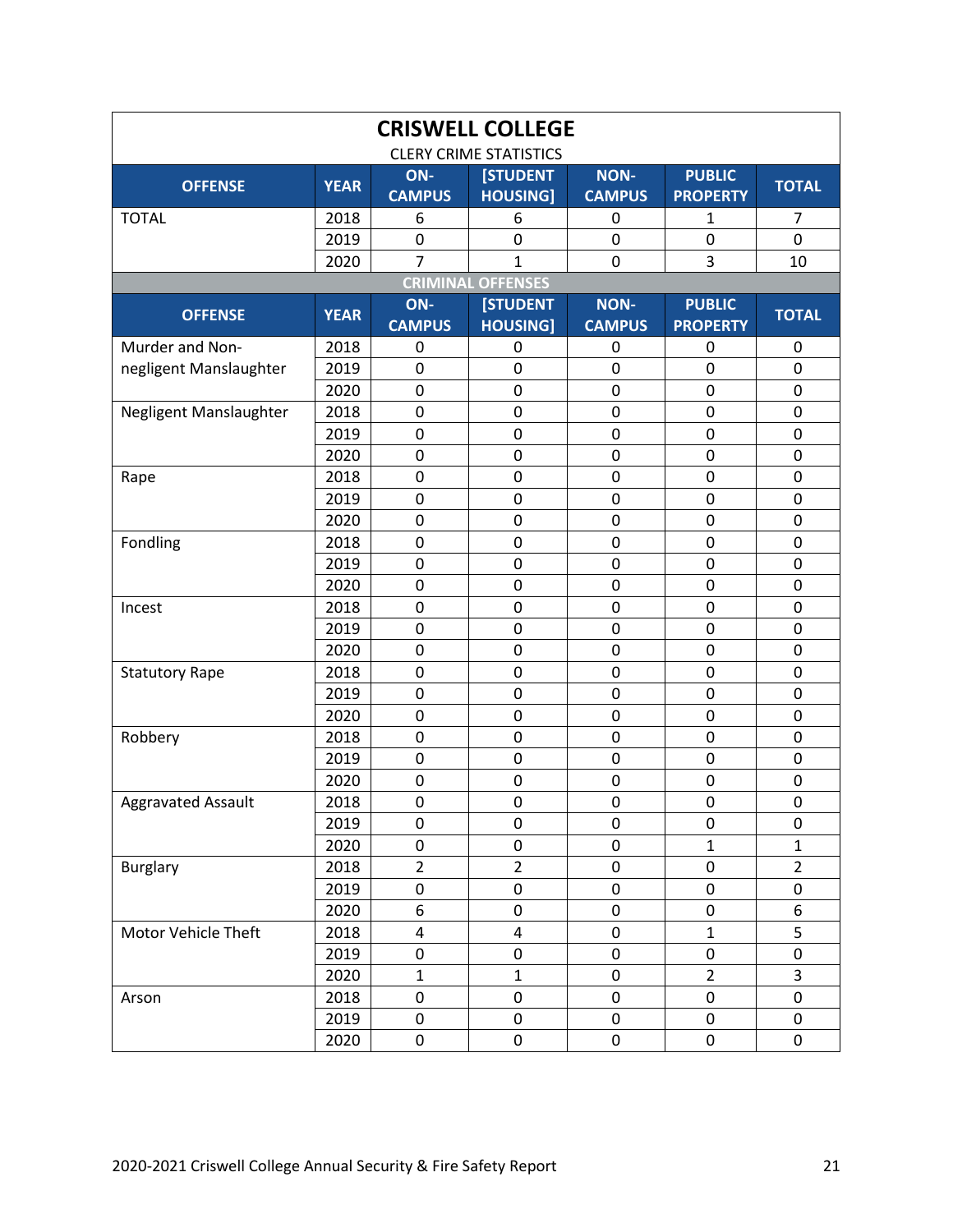| <b>VIOLENCE AGAINST WOMEN ACT (VAWA) OFFENSES</b>                                         |                                                                                                           |                      |                                    |                              |                                  |                          |  |  |  |  |  |
|-------------------------------------------------------------------------------------------|-----------------------------------------------------------------------------------------------------------|----------------------|------------------------------------|------------------------------|----------------------------------|--------------------------|--|--|--|--|--|
| <b>OFFENSE</b>                                                                            | <b>YEAR</b>                                                                                               | ON-<br><b>CAMPUS</b> | <b>[STUDENT</b><br><b>HOUSING]</b> | <b>NON-</b><br><b>CAMPUS</b> | <b>PUBLIC</b><br><b>PROPERTY</b> | <b>TOTAL</b>             |  |  |  |  |  |
| <b>Domestic Violence</b>                                                                  | 2018                                                                                                      | 0                    | 0                                  | 0                            | 0                                | 0                        |  |  |  |  |  |
|                                                                                           | 2019                                                                                                      | 0                    | 0                                  | 0                            | $\overline{0}$                   | $\mathbf 0$              |  |  |  |  |  |
|                                                                                           | 2020                                                                                                      | 0                    | 0                                  | $\mathbf 0$                  | 0                                | 0                        |  |  |  |  |  |
| Dating Violence                                                                           | 2018                                                                                                      | 0                    | 0                                  | $\mathbf 0$                  | $\mathbf 0$                      | 0                        |  |  |  |  |  |
|                                                                                           | 2019                                                                                                      | 0                    | $\pmb{0}$                          | $\mathbf 0$                  | $\mathbf 0$                      | $\pmb{0}$                |  |  |  |  |  |
|                                                                                           | 2020                                                                                                      | 0                    | 0                                  | $\mathbf 0$                  | $\mathbf 0$                      | $\pmb{0}$                |  |  |  |  |  |
| <b>Stalking</b>                                                                           | 2018                                                                                                      | $\mathbf 0$          | $\mathbf 0$                        | $\mathbf 0$                  | $\mathbf 0$                      | $\mathbf 0$              |  |  |  |  |  |
|                                                                                           | 2019                                                                                                      | 0                    | $\mathbf 0$                        | $\mathbf 0$                  | $\mathbf 0$                      | $\mathbf 0$              |  |  |  |  |  |
|                                                                                           | 2020                                                                                                      | 0                    | 0                                  | 0                            | 0                                | 0                        |  |  |  |  |  |
| <b>ARRESTS</b>                                                                            |                                                                                                           |                      |                                    |                              |                                  |                          |  |  |  |  |  |
| <b>OFFENSE</b>                                                                            | <b>YEAR</b>                                                                                               | ON-                  | <b>[STUDENT</b>                    | <b>NON-</b>                  | <b>PUBLIC</b>                    | <b>TOTAL</b>             |  |  |  |  |  |
|                                                                                           |                                                                                                           | <b>CAMPUS</b>        | <b>HOUSING</b>                     | <b>CAMPUS</b>                | <b>PROPERTY</b>                  |                          |  |  |  |  |  |
| Weapons: Carrying,                                                                        | 2018                                                                                                      | 0                    | 0                                  | 0                            | 0                                | 0                        |  |  |  |  |  |
| Possessing, etc.                                                                          | 2019                                                                                                      | 0                    | 0                                  | 0                            | $\mathbf 0$                      | 0                        |  |  |  |  |  |
|                                                                                           | 2020                                                                                                      | 0                    | 0                                  | $\mathbf 0$                  | 0                                | 0                        |  |  |  |  |  |
| <b>Drug Abuse Violations</b>                                                              | 2018                                                                                                      | 0                    | $\mathbf 0$                        | $\mathbf 0$                  | $\mathbf 0$                      | $\mathbf 0$              |  |  |  |  |  |
|                                                                                           | 2019                                                                                                      | 0                    | $\mathbf 0$<br>0                   | 0                            | $\mathbf 0$<br>$\mathbf 0$       | $\mathbf 0$              |  |  |  |  |  |
| <b>Liquor Law Violations</b>                                                              | 2020<br>2018                                                                                              | 0<br>0               | 0                                  | $\mathbf 0$<br>$\mathbf 0$   | $\mathbf 0$                      | $\pmb{0}$<br>$\mathbf 0$ |  |  |  |  |  |
|                                                                                           | 2019                                                                                                      | 0                    | 0                                  | 0                            | $\mathbf 0$                      | $\mathbf 0$              |  |  |  |  |  |
|                                                                                           |                                                                                                           |                      |                                    |                              |                                  |                          |  |  |  |  |  |
|                                                                                           | 0<br>$\overline{0}$<br>$\mathbf 0$<br>$\mathbf 0$<br>2020<br>$\mathbf 0$<br><b>DISCIPLINARY REFERRALS</b> |                      |                                    |                              |                                  |                          |  |  |  |  |  |
|                                                                                           |                                                                                                           | $ON-$                | <b>[STUDENT</b>                    | <b>NON-</b>                  | <b>PUBLIC</b>                    |                          |  |  |  |  |  |
| <b>OFFENSE</b>                                                                            | <b>YEAR</b>                                                                                               | <b>CAMPUS</b>        | <b>HOUSING]</b>                    | <b>CAMPUS</b>                | <b>PROPERTY</b>                  | <b>TOTAL</b>             |  |  |  |  |  |
| <b>Weapons: Carrying,</b>                                                                 | 2018                                                                                                      | 0                    | 0                                  | 0                            | 0                                | 0                        |  |  |  |  |  |
| Possessing, etc.                                                                          | 2019                                                                                                      | 0                    | 0                                  | $\mathbf 0$                  | $\mathbf 0$                      | 0                        |  |  |  |  |  |
|                                                                                           | 2020                                                                                                      | 0                    | 0                                  | $\mathbf 0$                  | $\overline{0}$                   | $\mathbf 0$              |  |  |  |  |  |
| <b>Drug Abuse Violations</b>                                                              | 2018                                                                                                      | 0                    | 0                                  | 0                            | 0                                | 0                        |  |  |  |  |  |
|                                                                                           | 2019                                                                                                      | 0                    | 0                                  | $\mathbf 0$                  | $\mathbf 0$                      | $\mathbf 0$              |  |  |  |  |  |
|                                                                                           | 2020                                                                                                      | 0                    | 0                                  | 0                            | $\mathbf 0$                      | 0                        |  |  |  |  |  |
| <b>Liquor Law Violations</b>                                                              | 2018                                                                                                      | 0                    | 0                                  | 0                            | $\mathbf 0$                      | 0                        |  |  |  |  |  |
|                                                                                           | 2019                                                                                                      | $\mathbf{0}$         | 0                                  | 0                            | 0                                | 0                        |  |  |  |  |  |
|                                                                                           | 2020                                                                                                      | 0                    | 0                                  | 0                            | $\mathbf 0$                      | 0                        |  |  |  |  |  |
| There were no hate crimes reported for the years 2016-2018.                               |                                                                                                           |                      |                                    |                              |                                  |                          |  |  |  |  |  |
| None of the crimes reported above were formally determined to be unfounded for 2016-2018. |                                                                                                           |                      |                                    |                              |                                  |                          |  |  |  |  |  |

Crime Definitions (under the *Clery Act*, as provided by the FBI's Uniform Crime Reporting Program):

- **Murder – Non-negligent Manslaughter**: the willful (non-negligent) killing of one human being by another. Any death caused by injuries received in a fight, argument, quarrel, assault or the commission of a crime are included in this category.
- **Negligent Manslaughter**: the killing of another person through gross negligence**.**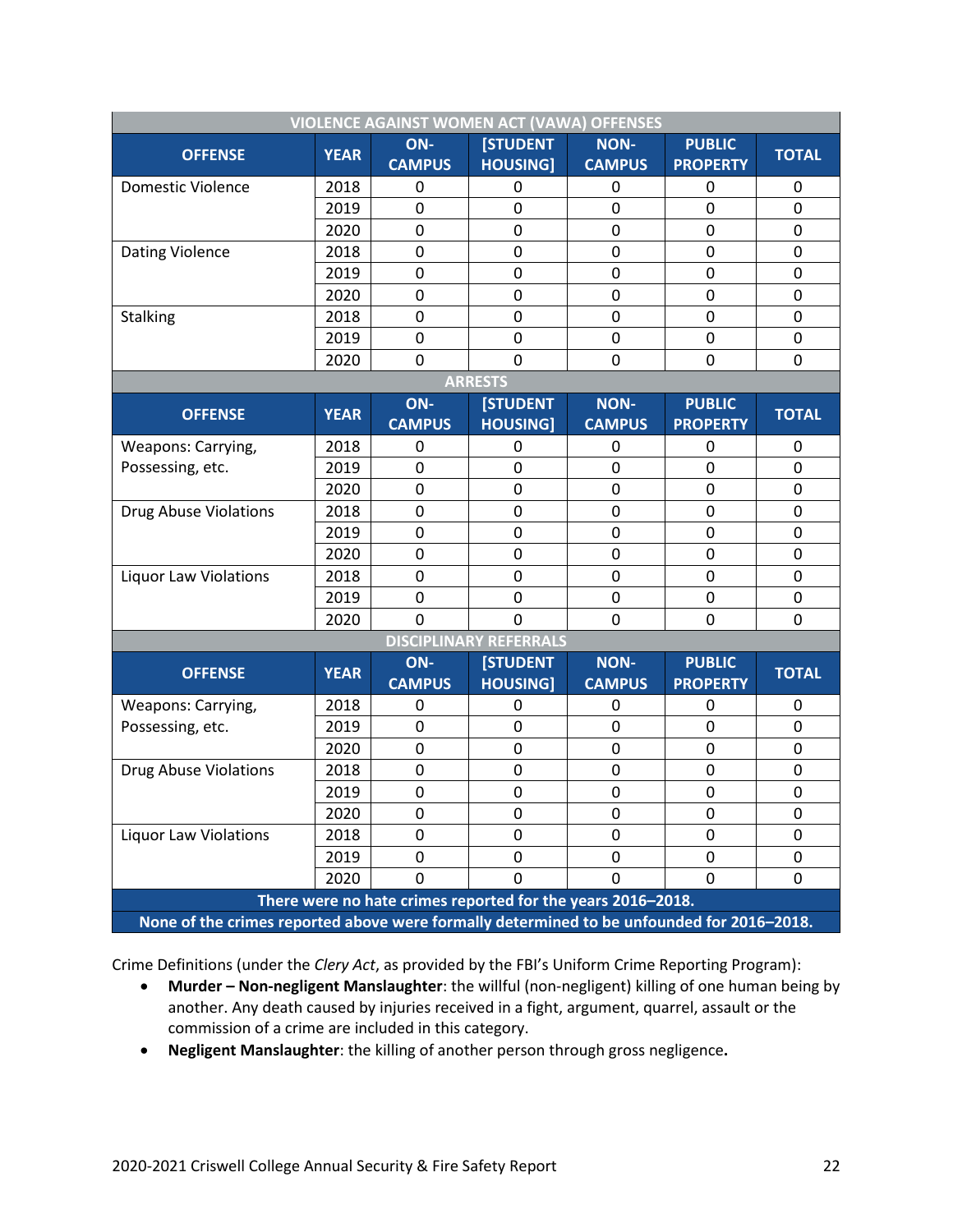- **Rape**: the penetration, no matter how slight, of the vagina or anus, with any body part or object, or oral penetration by a sex organ of another person, without the consent of the victim. This offense includes the rape of both males and females.
- **Fondling**: the touching of the private body parts of another person for the purpose of sexual gratification, without the consent of the victim, including instances where the victim is incapable of giving consent because of his/her age or because of his/her temporary or permanent mental incapacity.
- **Incest:** sexual intercourse between persons who are related to each other within the degrees wherein marriage is prohibited by law.
- **Statutory Rape**: sexual intercourse with a person who is under the statutory age of consent.
- **Robbery**: the taking or attempting to take anything of value from the care, custody, or control of a person or persons by force or threat of force or violence and/or by putting the victim in fear
- **Aggravated Assault**: Aggravated Assault is an unlawful attack by one person upon another for the purpose of inflicting severe or aggravated bodily injury. This type of assault usually is accompanied by the use of a weapon or by means likely to produce death or great bodily harm.
- **Burglary**: the unlawful entry of a structure to commit a felony or a theft.
- **Motor Vehicle Theft**: the theft or attempted theft of a motor vehicle.
- **Arson**: any willful or malicious burning or attempt to burn, with or without intent to defraud, a dwelling house, public building, motor vehicle or aircraft, personal property of another, etc.
- **Dating Violence**: violence committed by a person who is or has been in a social relationship of a romantic or intimate nature with the victim. The existence of such a relationship shall be determined based on the reporting party's statement and with consideration of the length of the relationship, the type of relationship, and the frequency of interaction between the persons involved in the relationship. For the purposes of this definition, dating violence includes, but is not limited to, sexual or physical abuse or the threat of such abuse, but does not include acts covered under the definition of domestic violence.
- **Domestic Violence**: a felony or misdemeanor crime of violence committed:
	- o By a current or former spouse or intimate partner of the victim;
	- o By a person with whom the victim shares a child in common;
	- $\circ$  By a person who is cohabitating with, or has cohabitated with, the victim as a spouse or intimate partner;
	- $\circ$  By a person similarly situated to a spouse of the victim under the domestic or family violence laws of the jurisdiction in which the crime of violence occurred;
	- $\circ$  By any other person against an adult or youth victim who is protected from that person's acts under the domestic or family violence laws of the jurisdiction in which the crime of violence occurred.
- **Stalking**: engaging in a course of conduct directed at a specific person that would cause a reasonable person to fear for the person's safety or the safety of others; or suffer substantial emotional distress.
- **Weapons: Carrying, Possessing, Etc.**: the violation of laws or ordinances prohibiting the manufacture, sale, purchase, transportation, possession, concealment, or use of firearms, cutting instruments, explosives, incendiary devices or other deadly weapons. This classification encompasses weapons offenses that are regulatory in nature.
- **Drug Abuse Violations**: the violation of laws prohibiting the production, distribution and/or use of certain controlled substances and the equipment or devices utilized in their preparation and/or use. The unlawful cultivation, manufacture, distribution, sale, purchase, use, possession, transportation or importation of any controlled drug or narcotic substance.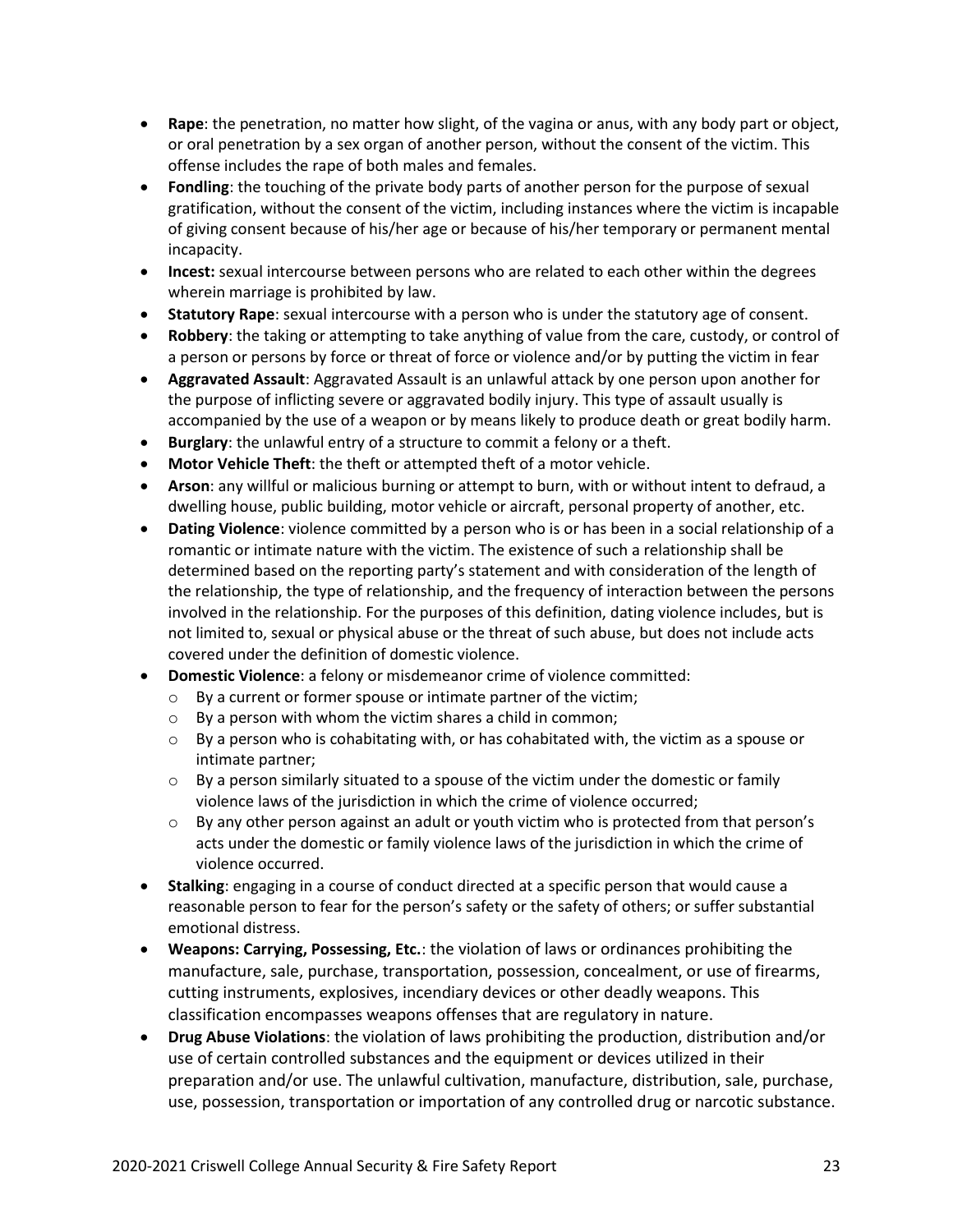Arrests for violations of state and local laws, specifically those relating to the unlawful possession, sale, use, growing, manufacturing and making of narcotic drugs.

• **Liquor Law Violations**: the violation of state or local laws or ordinances prohibiting the manufacture, sale, purchase, transportation, possession or use of alcoholic beverages, not including driving under the influence and drunkenness.

# **ANNUAL FIRE SAFETY REPORT**

Criswell College presently partners with Dallas Theological Seminary and the Vue Live Oak Apartments, located just two blocks from the campus, to provide local apartment-style Campus Housing to its students. The Housing Coordinator oversees Campus Housing. Washington Hall (DTS) is located at 1107 St. Joseph Street, Dallas, TX 75204, and the Vue Live Oak Apartments at 1333 N Peak Street, Dallas, Texas 75204. All student residents are required to abide by the *Student Housing Handbook*, including its instructions and procedures related to fire safety.

| <b>CRISWELL COLLEGE</b><br>CAMPUS HOUSING - FIRE SAFETY SYSTEMS     |             |                                                 |                                                       |                                                      |                                                      |                                                            |                                                     |  |  |
|---------------------------------------------------------------------|-------------|-------------------------------------------------|-------------------------------------------------------|------------------------------------------------------|------------------------------------------------------|------------------------------------------------------------|-----------------------------------------------------|--|--|
| <b>HOUSING FACILITY</b><br><b>NAME AND</b><br><b>ADDRESS</b>        | <b>YEAR</b> | <b>MONITORED</b><br><b>FIRE</b><br><b>ALARM</b> | <b>INSTALLED</b><br><b>SPRINKLER</b><br><b>SYSTEM</b> | <b>INSTALLED</b><br><b>SMOKE</b><br><b>DETECTION</b> | <b>FIRE</b><br><b>EXTINGUISHER</b><br><b>DEVICES</b> | <b>EVACUATION</b><br><b>PLANS &amp;</b><br><b>PLACARDS</b> | <b>ANNUAL</b><br><b>EVACUATION</b><br><b>DRILLS</b> |  |  |
| Washington<br>Hall (DTS)<br>1107 St. Joseph St,<br>Dallas, TX 75204 | 2018        | Yes                                             | Yes                                                   | Yes                                                  | <b>Yes</b>                                           |                                                            | 2                                                   |  |  |
|                                                                     | 2019        | Yes                                             | Yes                                                   | Yes                                                  | <b>Yes</b>                                           | Yes                                                        | $\overline{2}$                                      |  |  |
|                                                                     | 2020        | Yes                                             | Yes                                                   | Yes                                                  | <b>Yes</b>                                           | <b>Yes</b>                                                 | $\overline{2}$                                      |  |  |
| Vue Live Oak<br>1333 N Peak St,<br>Dallas, TX 75204                 | 2018        | Yes                                             | Yes                                                   | Yes                                                  | <b>Yes</b>                                           | No <sup>1</sup>                                            | No <sup>1</sup>                                     |  |  |
|                                                                     | 2019        | Yes                                             | Yes                                                   | Yes                                                  | <b>Yes</b>                                           | No <sup>1</sup>                                            | No <sup>1</sup>                                     |  |  |
|                                                                     | 2020        | Yes                                             | Yes                                                   | Yes                                                  | Yes                                                  | No <sup>1</sup>                                            | No <sup>1</sup>                                     |  |  |

<sup>1</sup>Apartment-style buildings with direct exterior access.

Fire safety systems at each of the present Criswell Housing locations:

- **Washington Hall (DTS)**: According to Dallas Theological Seminary, Washington Hall is equipped with smoke detectors, strobe lights, and stand-alone smoke/heat detectors. The public areas in Washington Hall are equipped with interconnected smoke/heat detectors, which are tied into the fire control panel (monitored by Siemans). In accordance with Fire Code, fire sprinklers are placed on each floor with water floor detectors. The manual pull station for Washington Hall is located just inside the main entrance. The alarm system activates the strobe lights, the smoke and heat detectors in the hallways, and the exhaust fans (to remove smoke), turns off heating, ventilation, and air conditioning on the fire floors, pressurizes the stair wells, recalls the elevators to the ground floors, and unlocks all exit doors and gates in the event of a fire. At least one unannounced fire drill is held at least once per semester. Every person is required to vacate Washington Hall. Fire safety literature is provided in the lobby.
- **Vue Live Oak**: The View Live Oak Apartments are equipped with a fire alarm system that is monitored by Double D Fire Protection. The View Live Oak also maintains a sprinkler system, and